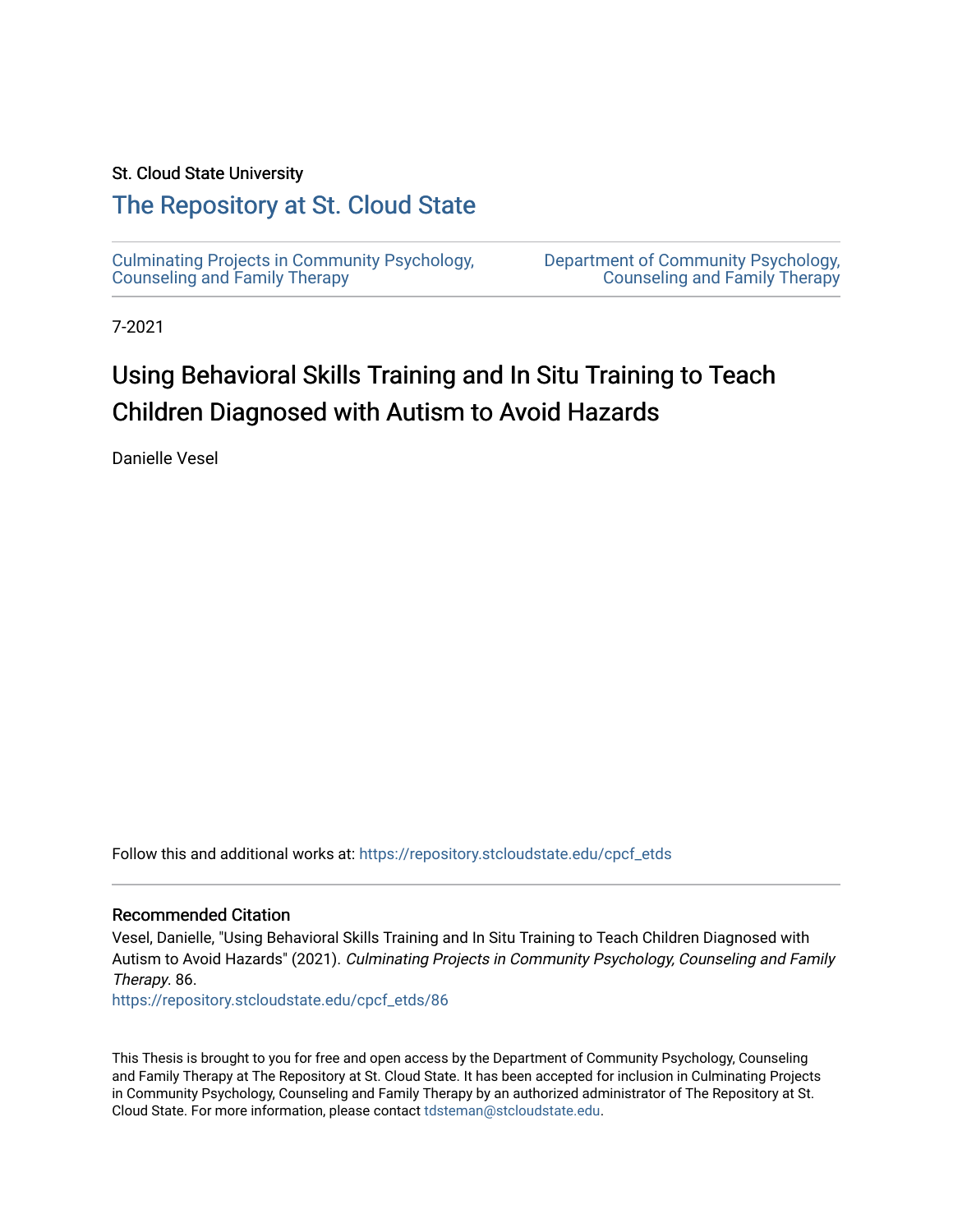# **Using Behavioral Skills Training and In Situ Training to Teach Children Diagnosed with Autism to Avoid Hazards**

by

Danielle Vesel

## A Thesis

Submitted to the Graduate Faculty of

St. Cloud State University

in Partial Fulfillment of the Requirements

For the Degree of

Master of Science

in Applied Behavior Analysis

August, 2021

Thesis Paper Committee: Benjamin Witts, Chairperson Odessa Luna Michele Traub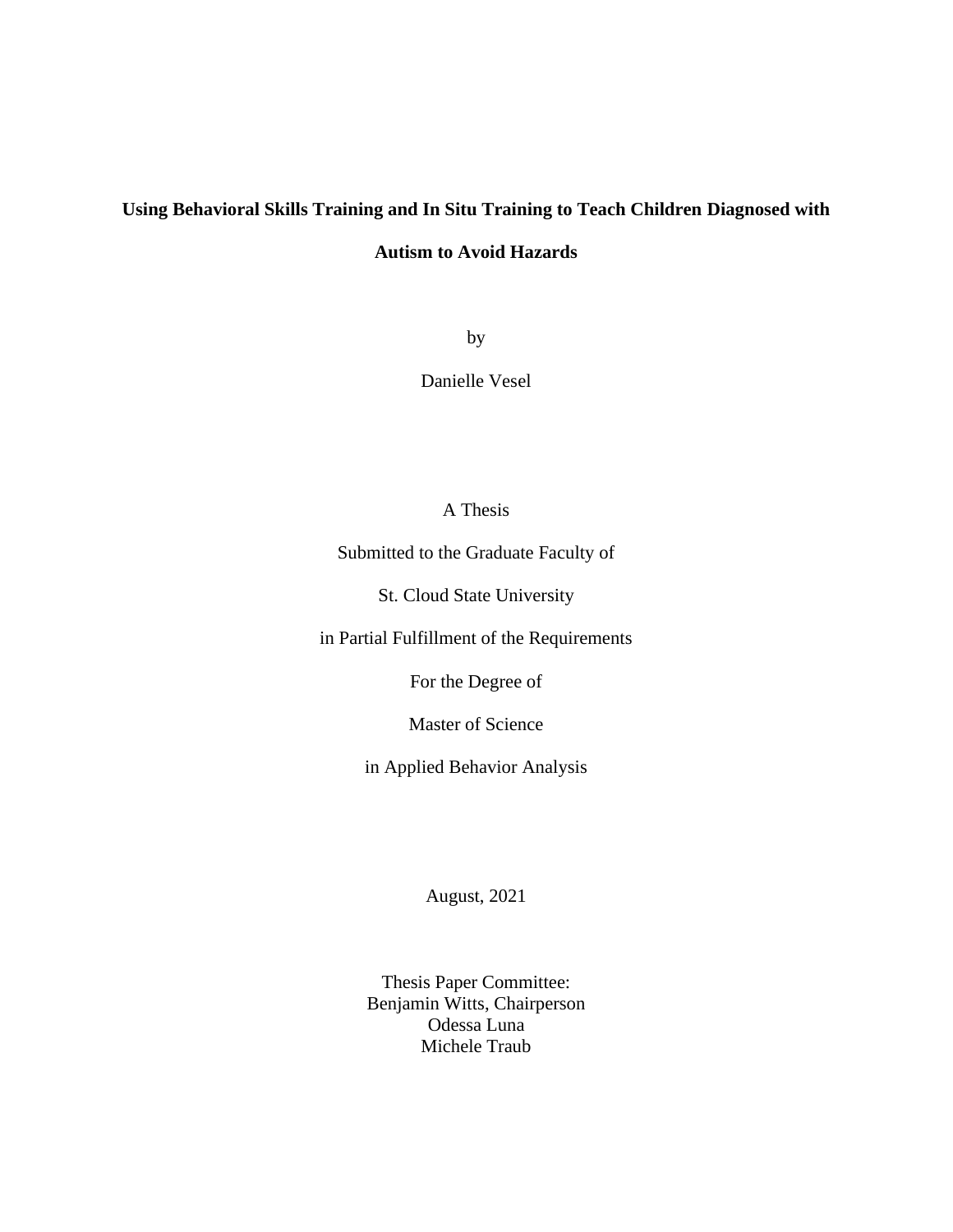#### **Abstract**

Previous literature has examined the use of behavioral skills training (BST) and in situ training (IST) to teach safety skills; however, very little research has investigated this training across several hazard classes. This study investigated the effectiveness of BST and IST used to teach safety skills. Initial assessments were completed with three unique stimuli within three distinct hazard classes (i.e., nine stimuli): sharp objects, medication containers, and cleaners. Assessments revealed training was necessary for children to demonstrate safety skills. Assessments completed after training occurred demonstrated that IST was a necessary component for participants to engage in all three safety skills taught within the training. Furthermore, individual differences between participants were demonstrated through the number of sessions in which skill demonstration occurred.

*Keywords:* behavioral skills training, in situ training, safety skills, medicine, chemical cleaners, sharp objects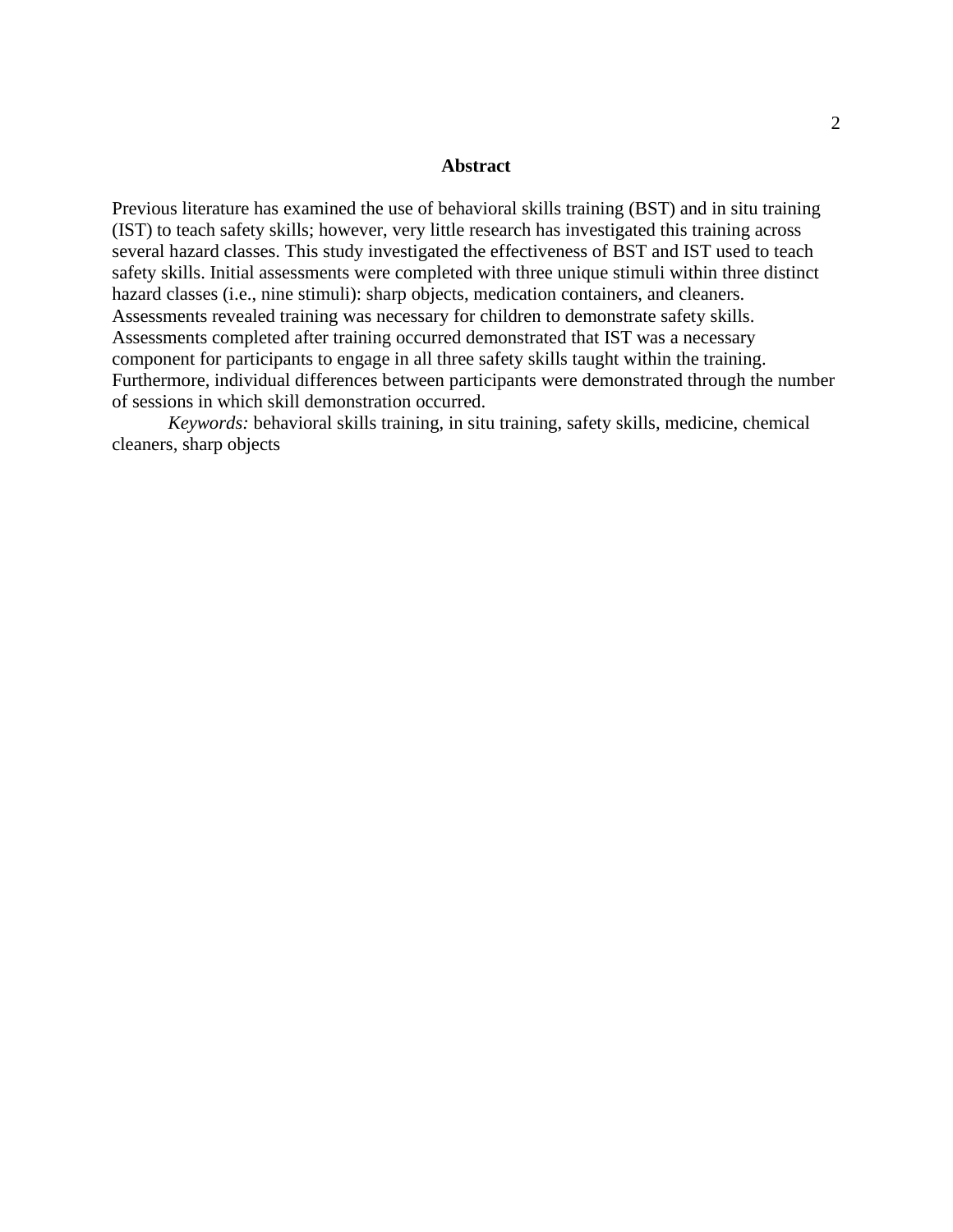## **Table of Contents**

|--|

| Chapter |
|---------|
|         |
|         |
|         |
|         |
|         |
|         |
|         |
|         |
|         |
|         |
|         |
|         |
|         |
|         |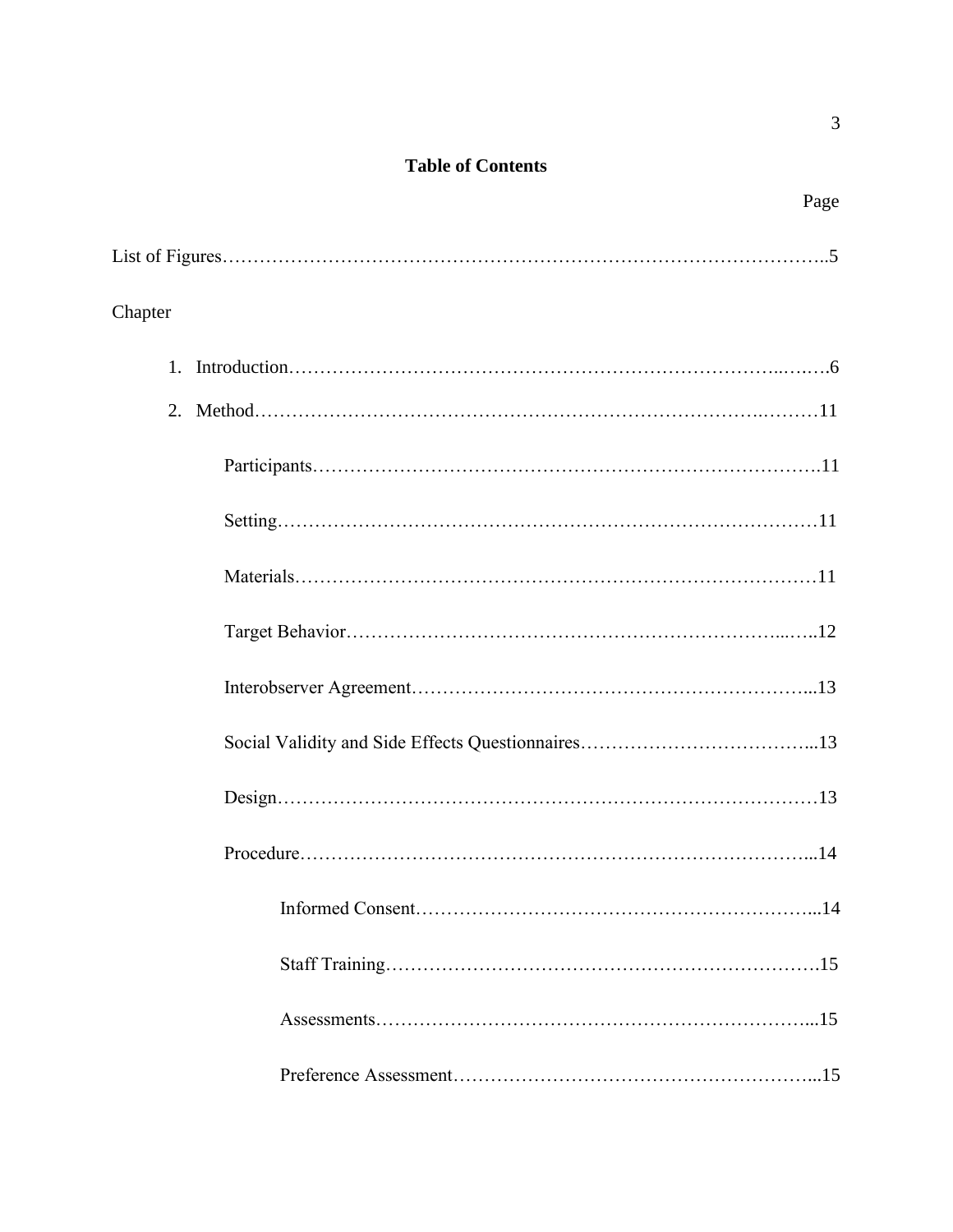#### Chapter Page

| Appendices |
|------------|
|            |
|            |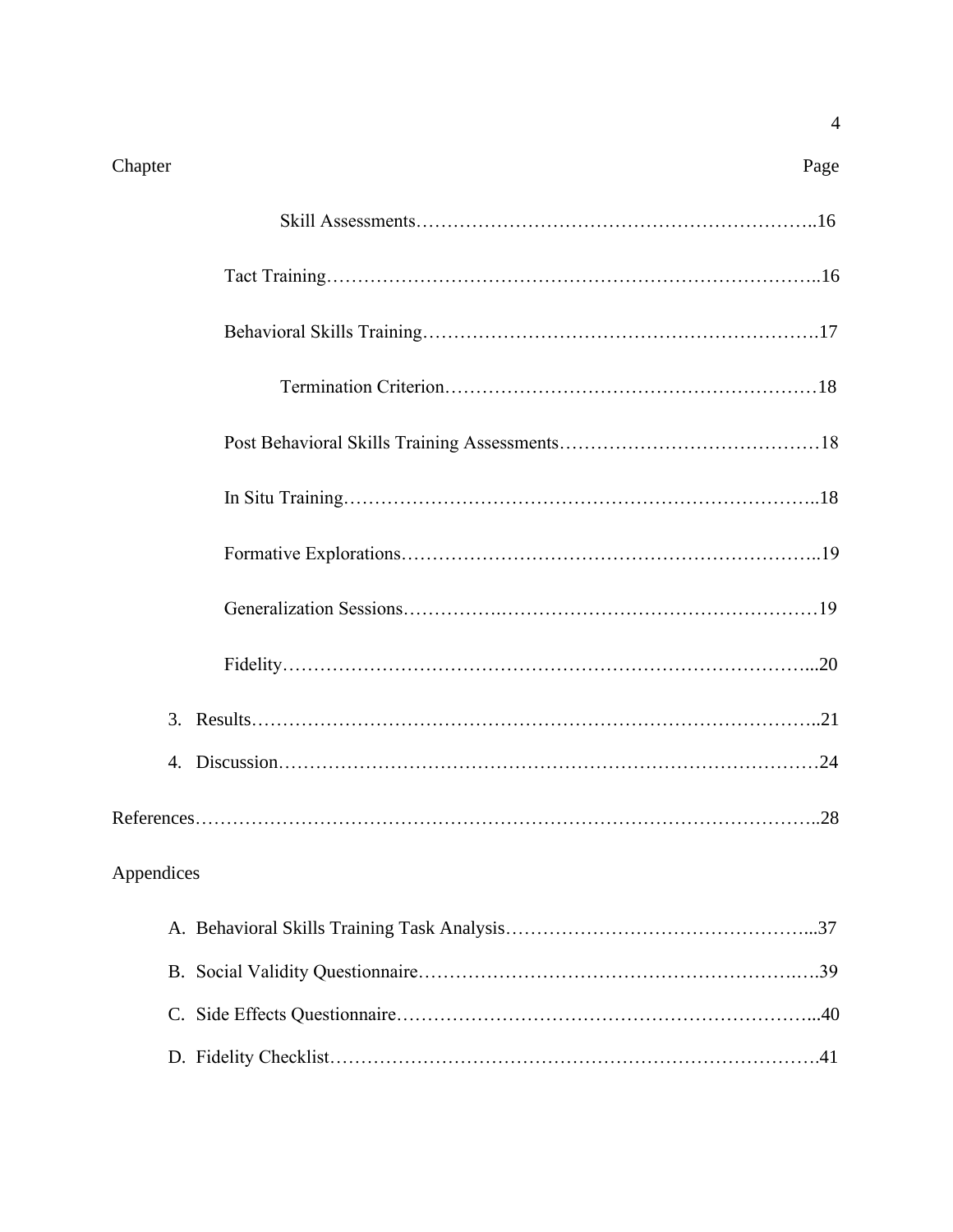## **List of Figures**

| Figure | Page |
|--------|------|
|        |      |
|        |      |
|        |      |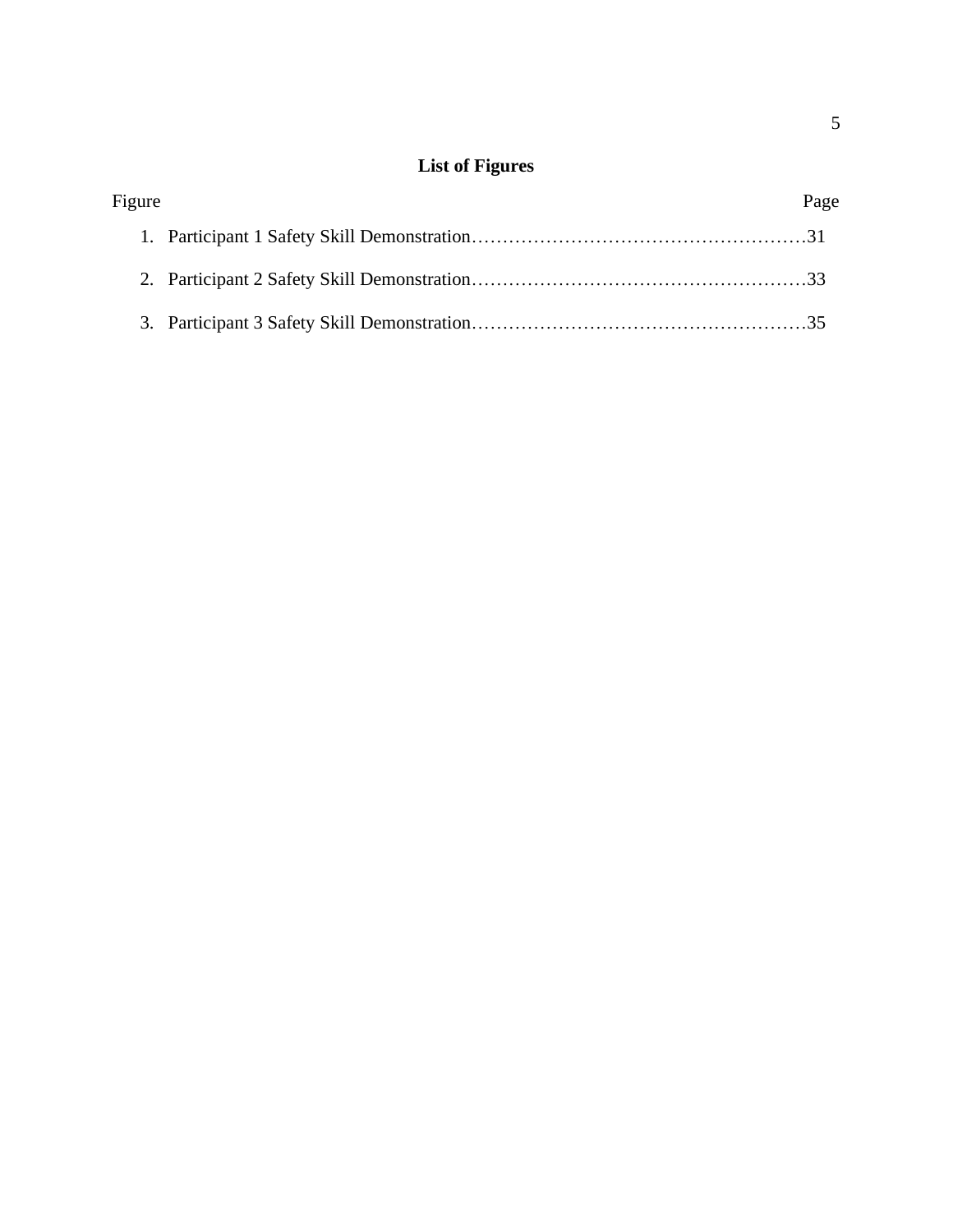#### **Chapter 1: Introduction and Literature Review**

Children can encounter a variety of hazards in their lifetime. Providing children with training on how to respond to hazardous materials could prevent some deaths due to unintentional injury. In 2017, preventable deaths accounted for over 4,000 of the children under 15 who died (Kochanek et al., 2019). Accidental poisoning or exposure to noxious substances was the fifth leading cause of unintentional death among children under 15 (Kochanek et al., 2019). Recommendations for preventing poisonings involve storing toxic products and medications out of sight and reach of children and safely disposing of medications or drugs that are expired or no longer needed (Centers for Disease Control and Prevention, 2019). Although children who are provided training might be able to avoid potential hazards, it is possible that children diagnosed with autism and other disabilities need additional training to better discriminate between hazardous and non-hazardous materials.

To adults interested in providing children with training, there are two primary methods: passive training and active training. Safety training on hazards might involve not touching the dangerous item, leaving the area, and notifying an adult about the item (Gatheridge et al., 2004; Miltenberger et al., 2009; Petit-Frere, 2019). Passive methods for teaching these behaviors involve providing information through lectures, discussions, written materials, or videos (Holly et al., 2019). This method provides instructions on how to respond to the hazard but does not require the learner to actively participate in the responses (Holly et al., 2019). An active training method called behavioral skills training (BST) provides instructions, modeling, rehearsal, and feedback (Gatheridge et al., 2004; Holly et al., 2019). This method is considered active because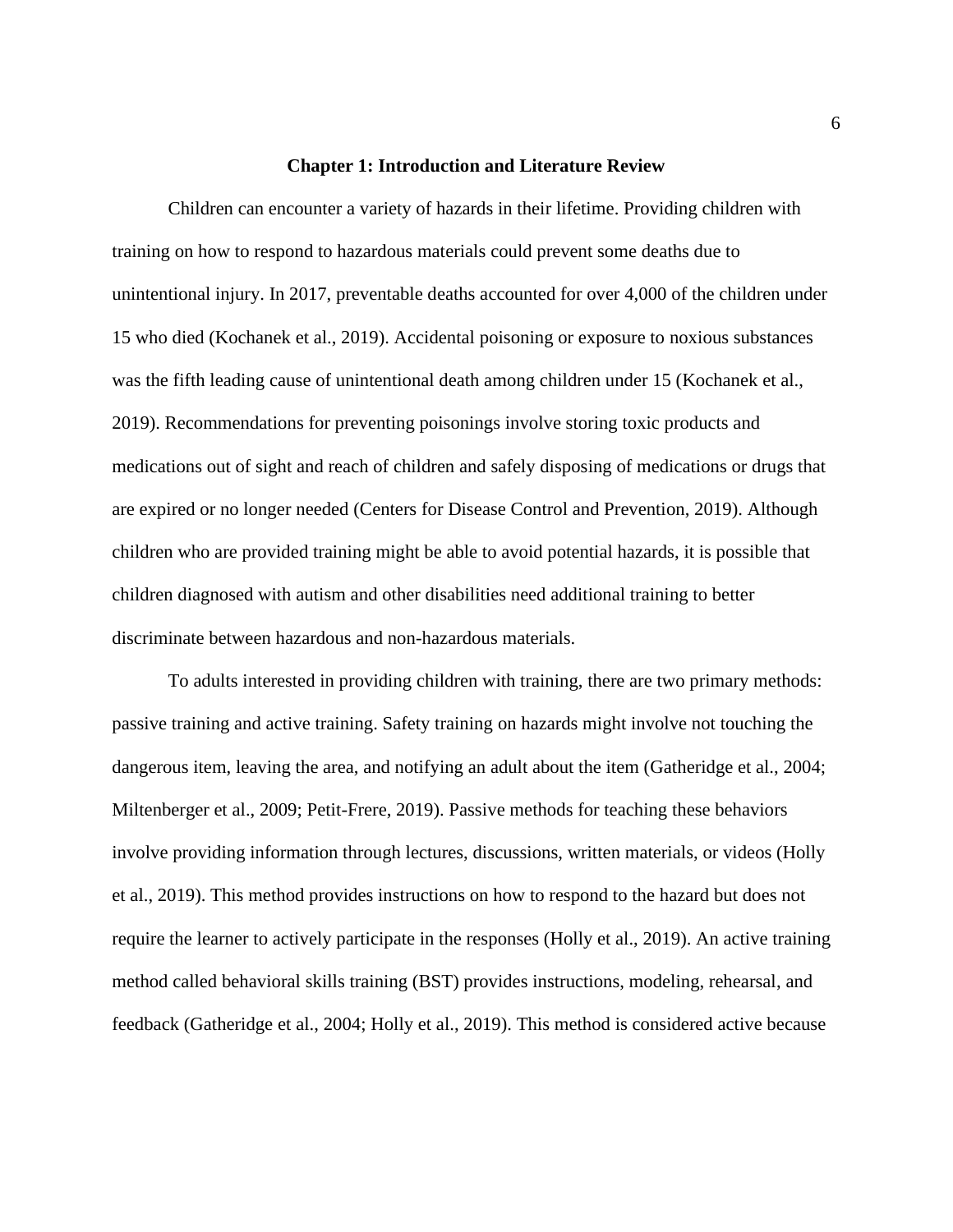it provides instructions on responding while also requiring the learner to actively engage those instructions, often through a contrived situation called in situ training (IST; Holly et al., 2019).

BST has been used to teach a variety of safety skills to children, such as firearm safety (Miltenberger et al., 2009), poison safety (Petit-Frere, 2019), fire safety (Rossi et al., 2017), and abduction prevention (Gunby et al., 2010). Additionally, this method has been used to teach both typically developing children (Dancho et al., 2008; Miltenberger et al., 2009) and children diagnosed with autism and other disabilities (Petit-Frere, 2019).

In a comparison study of active and passive training methods, Gatheridge et al. (2004) compared BST to the commercially available level 1 Eddie Eagle gun safety program and a control group that received no training. BST involved instructions, modeling, rehearsal and positive and corrective feedback. The Eddie Eagle<sup>1</sup> training involved several components such as discussions, illustrations of safe and unsafe behavior, videos, coloring books, and posters, provided to the students as listed in the curriculum. The control group was not provided any training until after assessments were completed. Results demonstrated that while both the BST and Eddie Eagle groups were able to recite the safety skills, the BST group was better in demonstrating those skills. Although no assessment outside of the facility in which training took place was conducted, this study demonstrated that children who were provided an opportunity to practice safety skills were better at completing those skills after training was completed.

Noticing that studies on safety skills often teach multiple exemplars in one skill or one exemplar across several skills, Rossi et al. (2017) aimed to teach children three exemplars for three types of hazards: three firearms, three liquid poisons, and three types of fire-starting agents.

<sup>1</sup> For more information on the Eddie Eagle program you can visit https://eddieeagle.nra.org/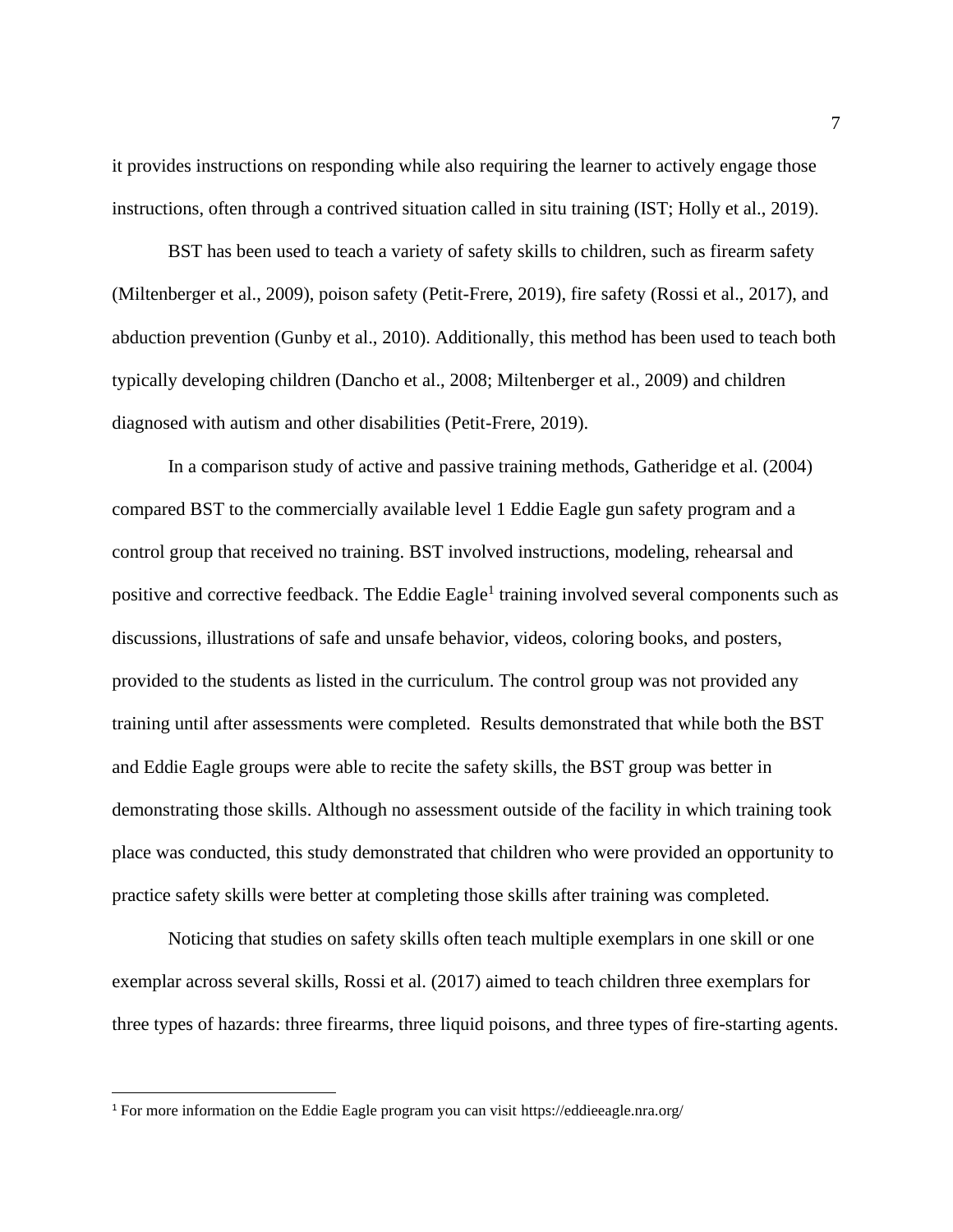Children were first taught to tact the examples of the hazards. The children were then assessed for demonstration of the safety skills. When a participant failed to demonstrate the necessary safety skills, BST was implemented. One exemplar from a hazardous group was taught to mastery before the other exemplars were taught. Once participants completed training, all participants were able to demonstrate the safety skills for trained and untrained exemplars of a hazard. This study also assessed these skills across settings, demonstrating that safety skills can be taught across settings and exemplars to participants with ASD.

When BST alone is ineffective either through skill demonstration or in generalization, some studies use IST as an additional component (Miltenberger et al., 2009). In situ assessments involve an environment in which the participant does not know that their skills are being assessed (Dancho et al., 2008; Miltenberger et al., 2005; Miltenberger et al., 2009). In these types of assessments and trainings, the lack of safety skill demonstration is interrupted with a training session (Dancho et al., 2008; Himle et al., 2004; Miltenberger et al., 2005; Miltenberger et al., 2009).

In two studies by Miltenberger and colleagues (2005; 2009) BST combined with IST was evaluated for firearm safety. Participants in both studies were provided two BST sessions and within 30 minutes of that training were put in a baited situation in which they located a firearm. Participants that did not demonstrate the safety skills during the in situ assessment were provided IST. Essentially, a lack of skill demonstration was interrupted, and the participant was required to practice the skills. Although neither study directly compared BST to the combination of BST and IST, both demonstrated that the combination of trainings was effective.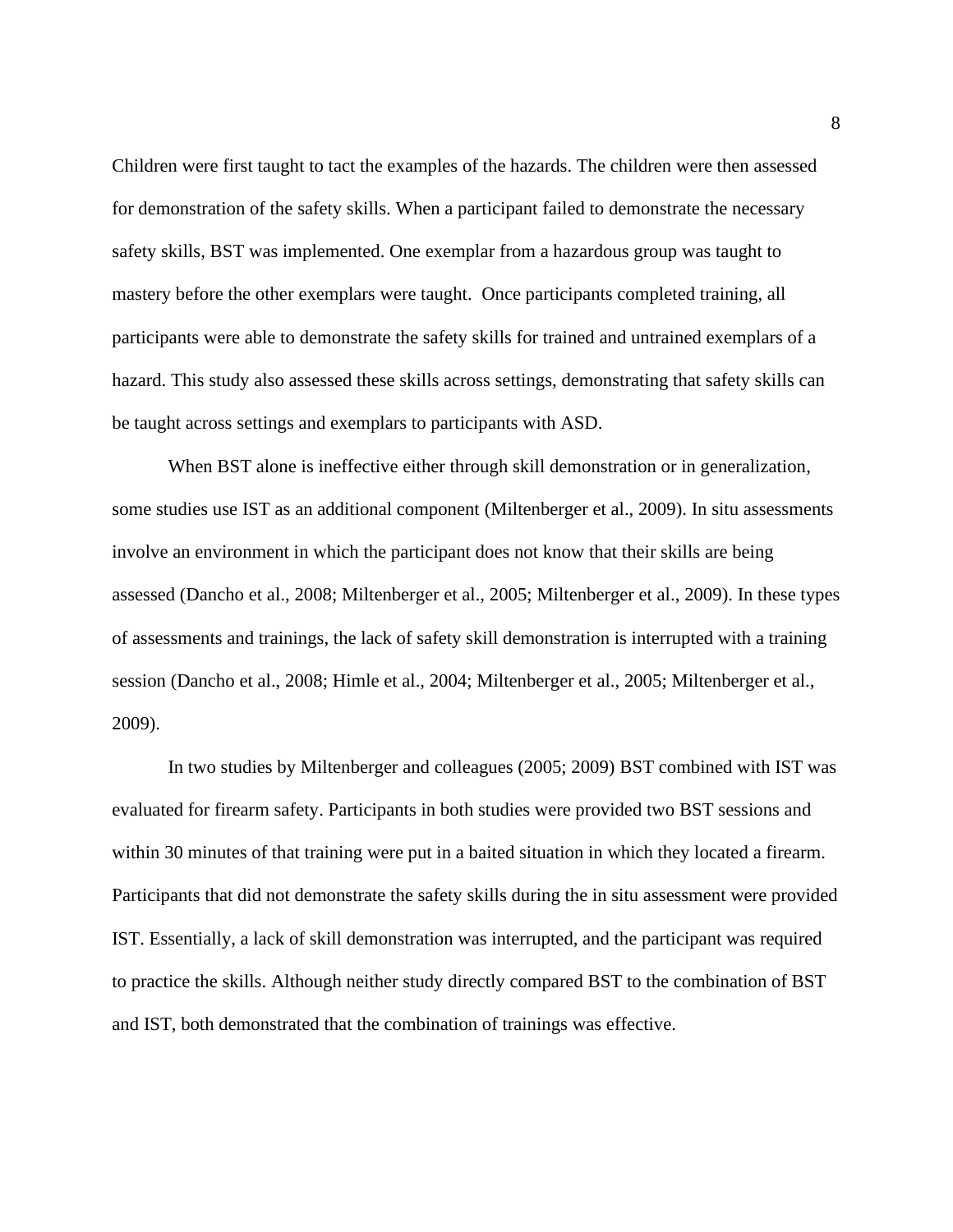Similarly, two studies by Johnson and colleagues (2005; 2006) found that BST in combination with IST was effective in teaching abduction prevention skills to children. In Johnson et al. (2005), instructions, modeling, rehearsal, and feedback were used to train participants abduction prevention skills. Within 15 minutes of that training sessions completion, an in situ assessment was implemented. If the child demonstrated the skills, the child received praise. If the child did not demonstrate the skills, the experimenter interrupted the assessment and provide corrective feedback, modeling of the skills, and instructions. The child was then required to rehearse the skills. In Johnson et al. (2006), three training groups were compared: BST, BST and IST, and a control. BST alone and BST and IST were more effective in teaching skill demonstration, but skill demonstration from participants in the BST and IST group maintained over a three-month period at a higher rate when compared with the BST only group. One limitation the authors noted included that the IST portion of the study acted as additional training that the BST only group did not receive, possibly accounting for this discrepancy in maintenance data.

In many of these studies (Johnson et al., 2005; Johnson et al., 2006; Miltenberger et al., 2005; Miltenberger et al., 2009), participants were not identified as having any disabilities. Children diagnosed with autism spectrum disorder (ASD) or other disabilities might need more practice of the skills to acquire and maintain the skills necessary to promote safety. It is possible that children with disabilities might not acquire the safety skills as quickly as the children in these studies or that the combination of BST and IST could be more or less effective for these children. Additionally, the children in the Miltenberger et al. (2005; 2009) studies were not used as their own control and instead were compared with other children. Although BST has been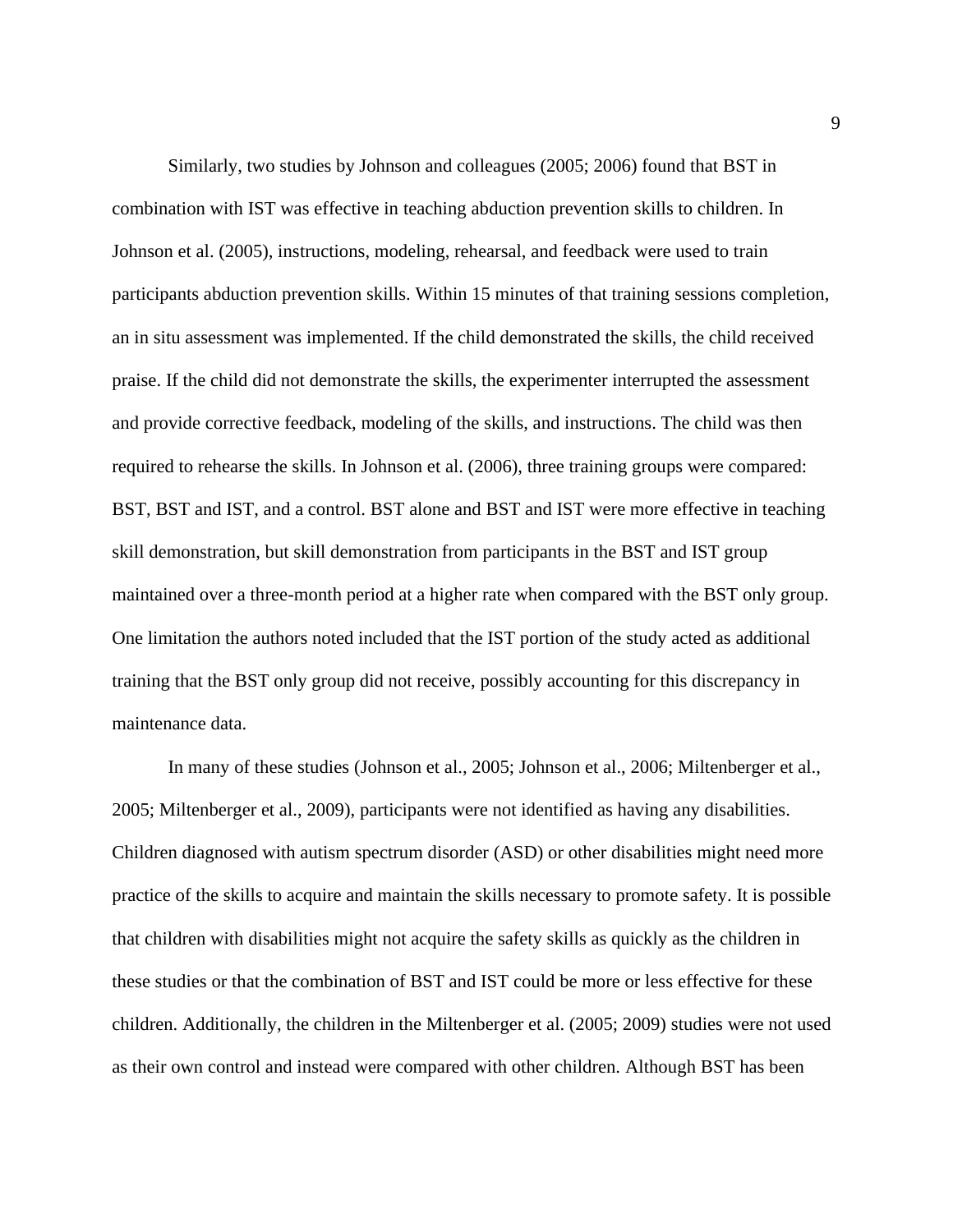compared with typically developing children in the acquisition of safety skills, it has not been thoroughly assessed with children diagnosed with ASD or other disabilities. The purpose of this study is to teach children diagnosed with ASD to avoid multiple exemplars of hazards using BST and IST.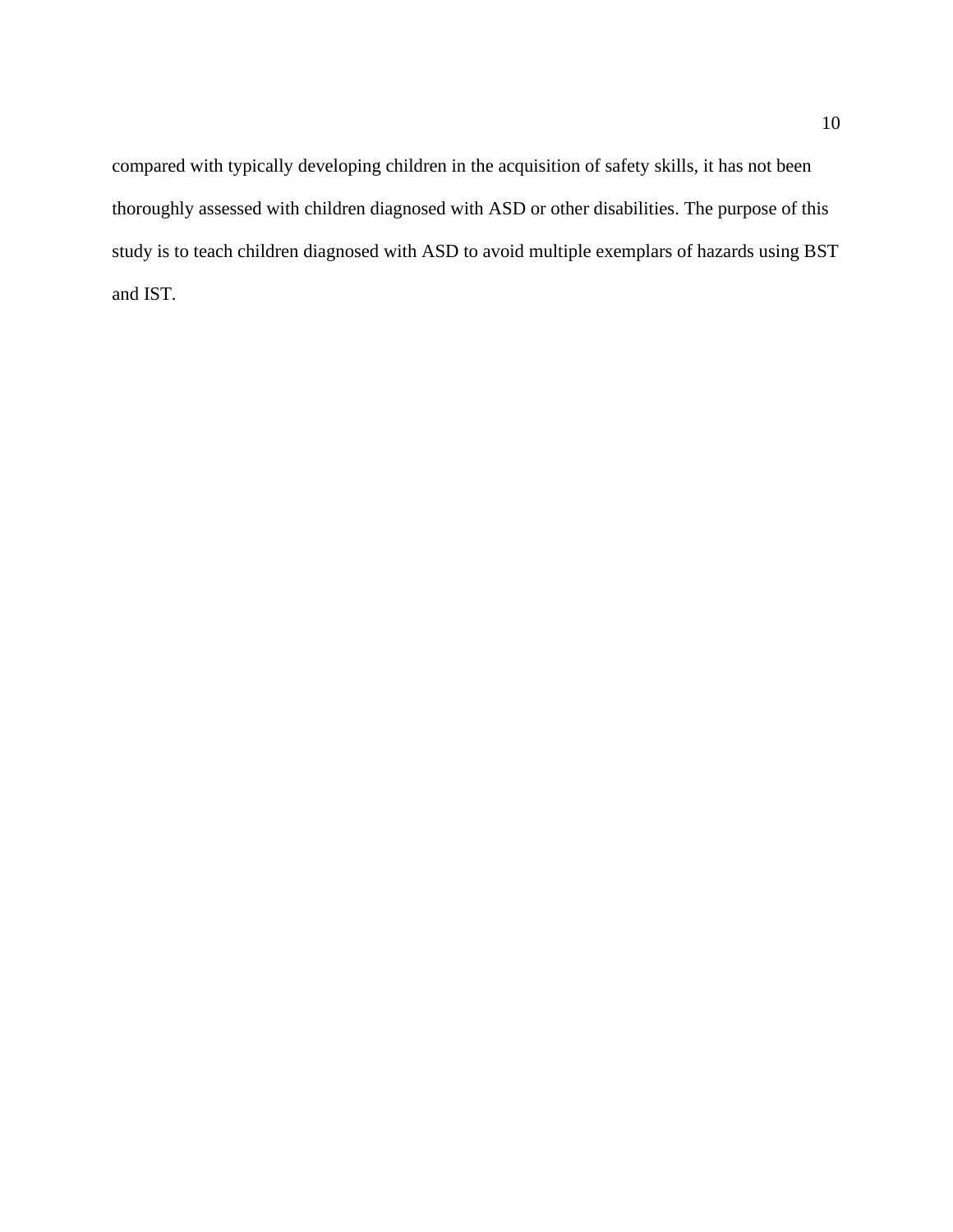#### **Chapter 2: Method**

#### **Participants**

Three participants were recruited from a Midwestern clinic that provides services for children diagnosed with ASD and similar disabilities. All participants had received an independent diagnosis of autism spectrum disorder before the start of the study. Inclusion criteria for study participation included: (a) a speaker and listener repertoire, (b) accurately identifying personal past events, and (c) a tacting repertoire.

Participant 1 was a 6-year-old male who had been receiving applied behavior-analytic services at the center for 22 months. Participant 2 was a 5-year-old female who had been receiving applied behavior-analytic services at the center for 19 months. Participant 3 was a 5 year-old male who had been receiving applied behavior analytic services at the center for 20 months.

#### **Setting**

All participants received the safety skills training at the clinic in which they received services. Training took place in an observation room to ensure that no other children at the center were exposed to the hazards.

Generalization assessments took place in various locations around the clinic that were not the original training location, such as a playroom and an office within the facility. For each generalization assessment, the target child was the only child present in the room. Appropriate times and locations within the facility were discussed with staff to ensure that the child is not distracted by other people in the facility.

#### **Materials**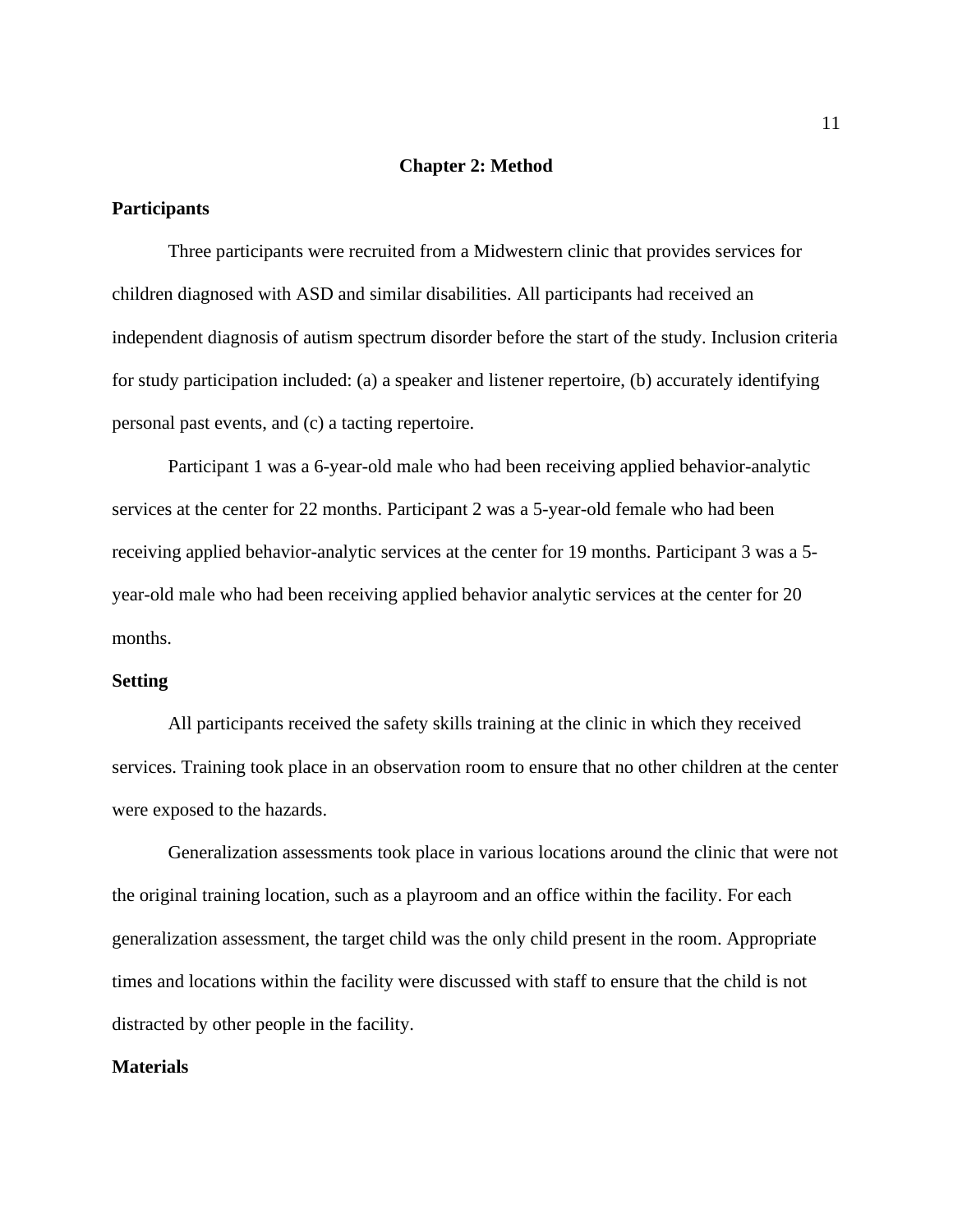A task analysis for implementing the BST procedure was created to maintain consistency of implementation across participants (Appendix A). Three hazard exemplars were used for three different skills: medications, sharp objects, and cleaning chemicals. For medication training, a prescription medicine bottle, an over-the-counter pill bottle, and a Ziploc bag were all filled with tic tacs and super glued shut. For chemical training, a Lysol spray bottle, a Windex spray bottle, and a store-bought unmarked spray bottle were washed with soap and water, disabled so they spray component would not function, and filled with water and food coloring. For sharp objects, a dull knife made of plastic with a retractable blade, a needleless syringe, filled with water, and the end glued shut, and silicone shards that look like broken glass were used.

#### **Target Behavior**

The target behaviors for all hazardous materials were (a) not touching the material, (b) creating distance from the item, and (c) informing an adult about the hazard. The child was recorded to be touching the hazardous material if they engaged in any behavior that resulted in bodily contact with the material or using an object to touch the material (e.g., a pen, a toy). The child was recorded as creating distance from the item if (i) if the child left the surrounding environment (i.e., reaching at least the door frame within a room) after seeing the hazardous material or (ii) called out to an adult to remove the item. The child was recorded as notifying an adult if they verbally relayed that they found the hazardous material. The behaviors were tracked in the graphs through color codes showing correct and incorrect steps. For example, black represented that the child touched the hazardous material and white represented that the child did not touch the object at all (see Figure 1). Additionally, for the second two skills of leaving the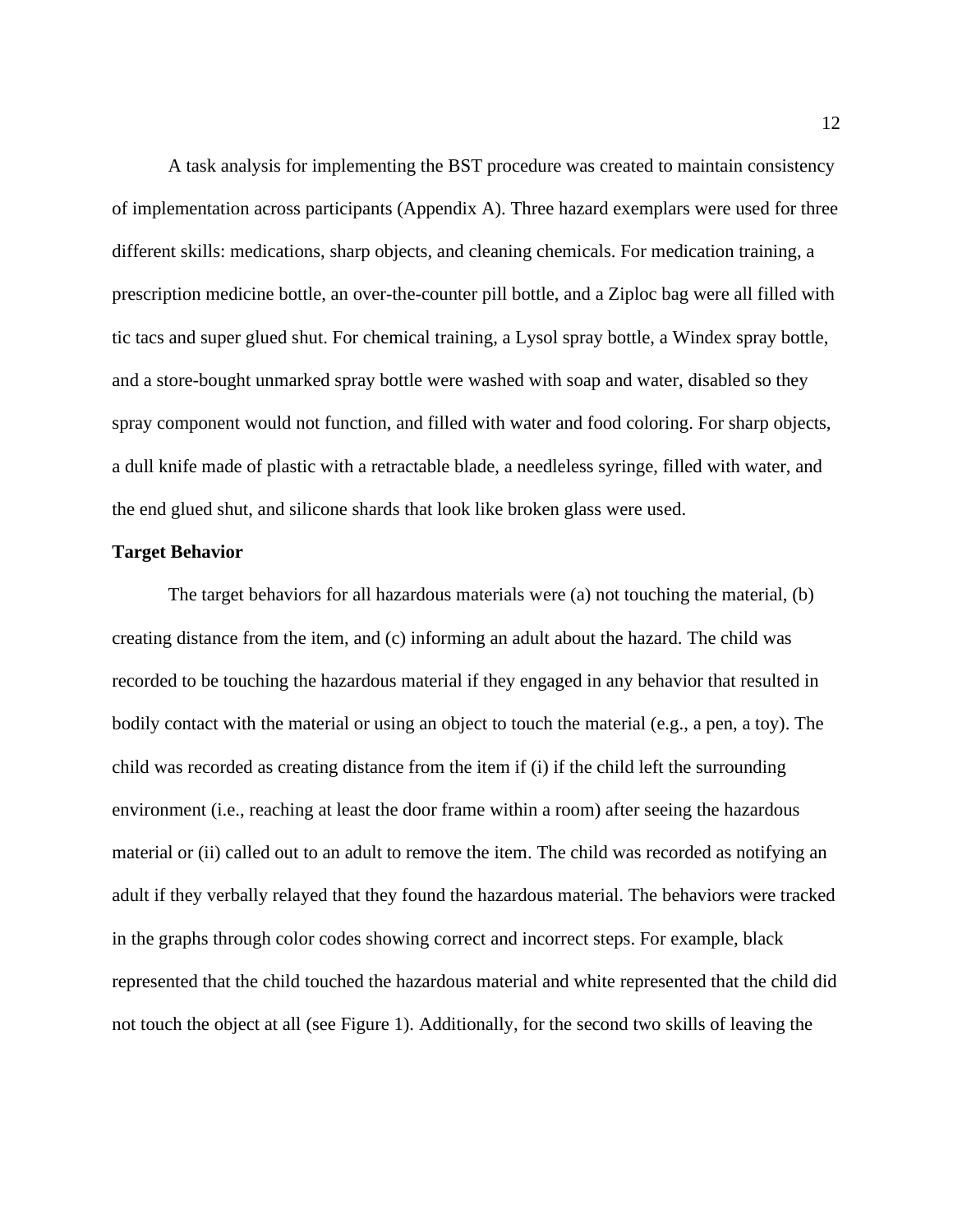area and telling an adult, a gradient will be used to show when these skills occurred in 15 s increments from the start of the trial.

#### **Interobserver Agreement**

Interobserver agreement was calculated for the relevant skills in at 69%, 66%, and 82% of sessions for Participant 1, Participant 2, and Participant 3, respectively. Agreement was calculated at 96% for Participant 1, 96% for participant 2, and 88% for participant 3. The author collected data throughout the study by watching the recorded sessions. Agreement was recorded if the trainer and the author rated the child with the same score. Agreement was calculated as agreement divided by agreement plus disagreements and multiplied by 100.

#### **Social Validity and Side Effects Questionnaires**

After participation in the study, parents were provided two questionnaires to complete and return (Appendices B and C). The social validity questionnaire provided information on how effective the parents found the intervention to be. The side effects questionnaire highlighted any potential changes in behavior at home that might be related to the study participation.

#### **Design**

A multiple baseline design across skills with an embedded probe design was used to assess the acquisition of safety skills. Hazardous materials included were randomly assigned to a tier using a random number generator. In the first three days of assessments, each hazard was assessed once. The first hazard class continued to be assessed, resulting in nine baseline assessments (three assessments for each of the three items). When the hazards in the first tier were up for mastery, the hazard class in the second tier was assessed again, resulting in twelve baseline assessments. When the items in the second hazard class were up for mastery, the hazard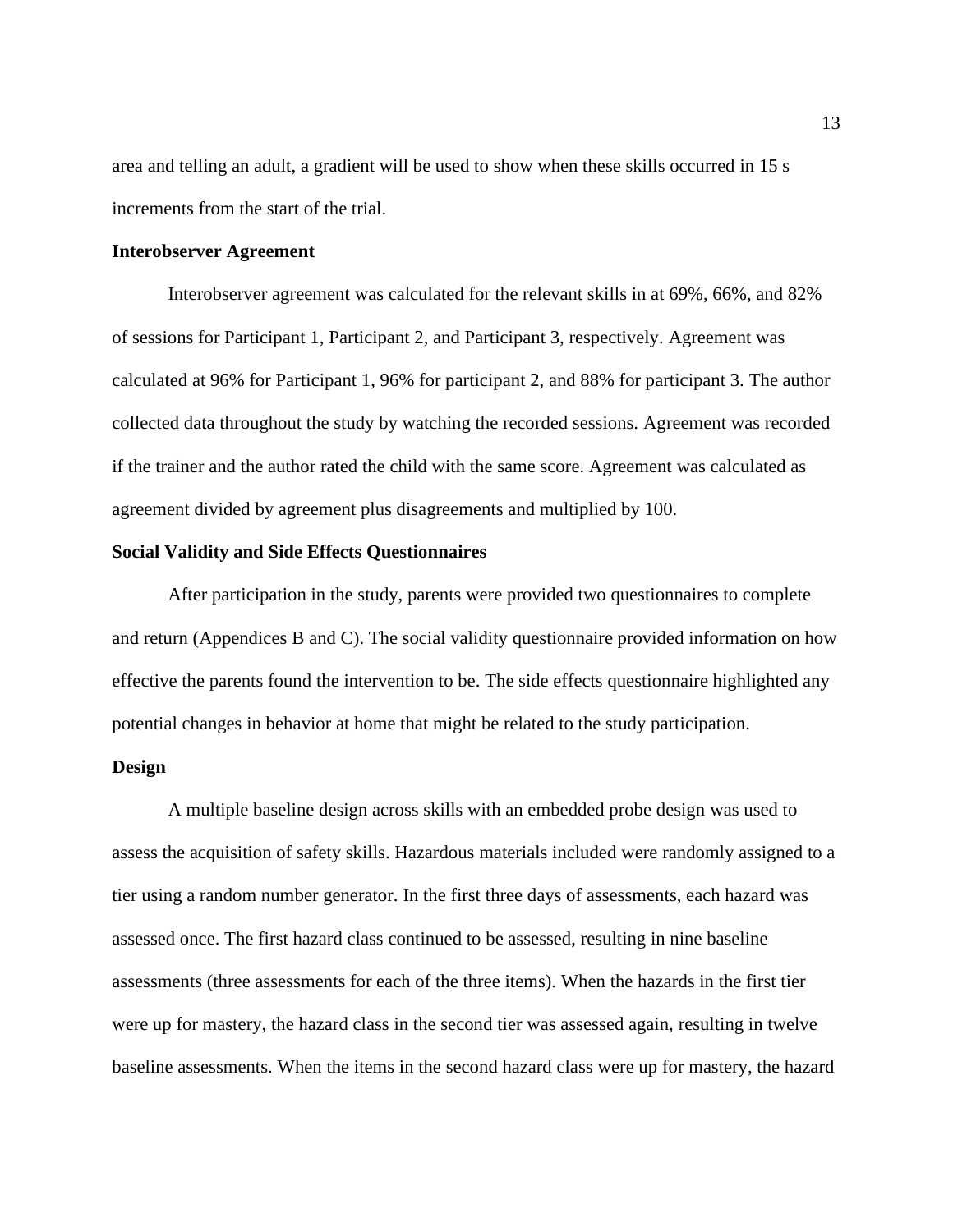class in the third hazard class was assessed, resulting in twelve baseline assessments. This was done to record any generalization of the safety skills across hazard classes. Data post-BST were collected to determine if BST alone allowed the child to acquire the necessary safety skills. If the child failed to demonstrate the necessary safety skills after receiving BST, were immediately be placed into the IST. Mastery criterion was defined as three consecutive assessments in which all skills were demonstrated. Visual analysis was used to observe changes within participant data.

#### **Procedure**

#### *Informed Consent*

A meeting with the child's parent or guardian was completed to provide information about the study, answer any questions, and obtain consent for the child to participate in the study and be video recorded. Parents were informed that they could withdraw their child at any point within the study without repercussions. All procedures were approved by the author's institutional review board and the supervisor of the clinic at which the children receive services prior to the start of the study. Additionally, if the child emitted three consecutive statements of noncompliance related to task demands of the study, this was considered the child withdrawing consent for that session's participation and session was terminated. Three consecutive session terminations resulted in the participant's removal from the study.

Staff members who worked with participants were recruited and trained to complete training sessions. Individual meetings were completed with staff members to provide information about the study, answer questions regarding their involvement, and obtain consent for their participation in the study and to be video recorded. Staff members were informed that they could withdraw from the study at any time.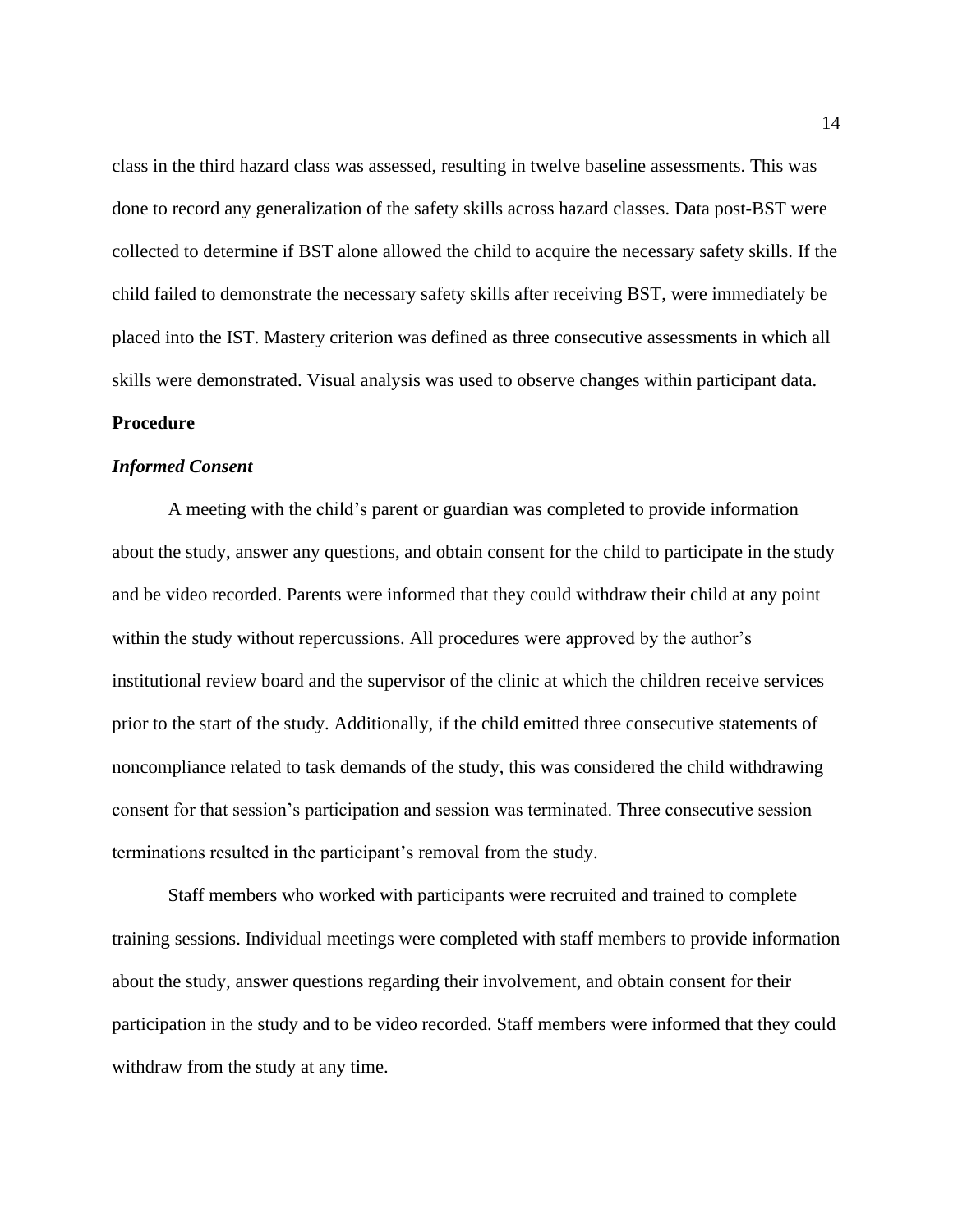#### *Staff Training*

Staff who regularly worked with the participants were trained to provide BST and conduct in situ assessments. BST was used to train staff to complete sessions. Instructions included those listed in the task analysis that was also provided to staff in written form to refer to throughout the study. Modeling was provided through a video model with the author and another adult acting as a confederate child. The video model highlighted many behaviors that the participants might engage in and how the instructor should respond for each phase of the study. The initial training video for all phases of the study was approximately 24 minutes long. Shorter, phase-specific videos that were provided to the staff members were less than 10 minutes in length. The instruction and modeling components of training were delivered in an online format to reduce contact between staff members and provide a uniform training across staff. Rehearsal and feedback components were completed by the experimenter and staff member. Feedback was provided after rehearsal was completed. Mastery criterion for staff training included demonstrating 100% correct responding across three consecutive rehearsals. Once the staff member completed the initial training, they were provided the video model corresponding to the phase their primary participant was currently in.

#### *Assessments*

**Preference Assessment.** A single stimulus engagement preference assessment was completed before the study to determine what sort of brief activities the trainer and the participant could engage in once assessments were completed. Activities consisted of tasks that would require the trainer and participant to interact in some way or require help from the trainer and take 5-15 minutes to complete.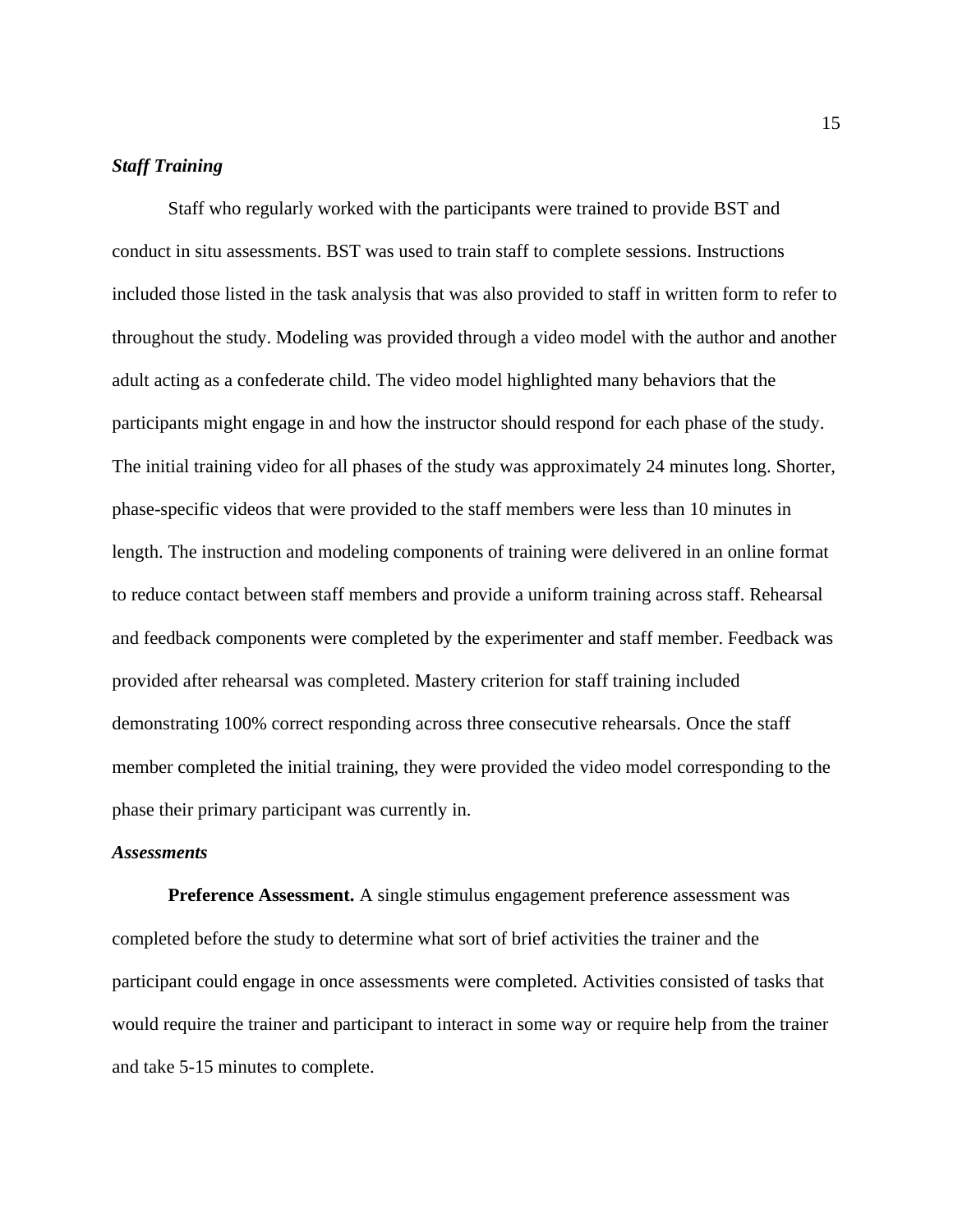**Skill Assessments.** Skill assessments were conducted before the implementation of safety training to assess whether the child could demonstrate the target skills in the presence of the hazardous materials before training occurs. Children that could demonstrate all of the skills before training began were excluded from the study. Assessments were conducted again after training to determine if the child could then demonstrate the necessary safety skills in the presence of the hazardous materials. The assessments took place in various locations around the clinic in which the child receives services. This evaluated whether the skills generalized to new locations. Other children were kept at a distance and out of the room in which training or assessment occurred. Assessments for each item lasted approximately 1 minute.

During assessments, the child selected an activity that he or she and the trainer would complete together in another room. The trainer accompanied the child to that location and relayed that they needed complete a short task before the activity began, but that the child could enter the area and set up the activity while he or she waited. The trainer would accompany the child to the location but remain outside the room in which the hazardous material was located. This would allow the trainer to observe the child while remaining out of sight. The child was left alone in the room for up to one minute. If the child touched the hazardous material in some way or did not distance themselves from the hazard within the one-minute time, the trainer would enter the room and remove the hazardous material without commenting on its presence. Any behaviors related to the safety skills were recorded. In any times at which the materials were not being used for assessment or intervention purposes, they were kept safely out of sight and reach. *Tact Training*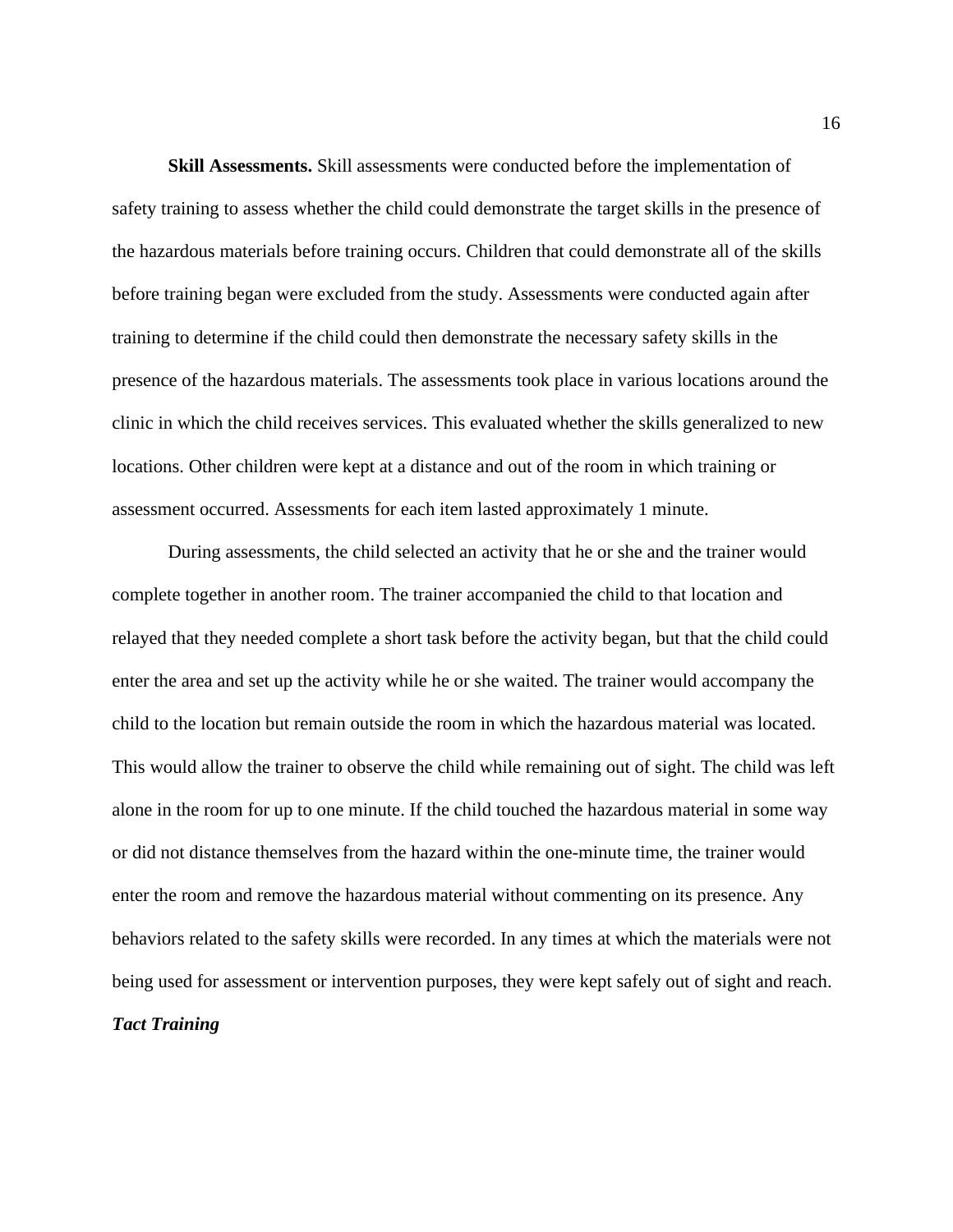Prior to the start of the experiment, participants were assessed on the ability to tact potential hazards that were taught in this study. If participants did not have the repertoire necessary to tact images of the hazard, training was completed so the participant was able to appropriately label the hazard. Mastery criterion for tacting included 80% correct responding across three consecutive sessions.

#### *Behavioral Skills Training*

Before training begins, the trainer reviewed the BST task analysis. During the training session, the trainer explained that there were dangers around the target hazard and provided instructions to not touch the hazard, distance themselves, and tell an adult if the child ever encountered the target hazard. After providing instructions, the trainer presented one hazard replica (which will now be referenced as the "hazard") from a hazard class to model the skills of not touching the hazard, leaving the area, and telling an adult. The child then rehearsed those skills while the trainer provided behavior specific praise and corrective feedback. Corrective feedback included restating the instruction and having the child rehearse the skill again. The child rehearsed the skills until they could demonstrate the entire sequence of target behaviors three consecutive times. The child was then provided a 2-5 minute break in which they could complete a preferred activity. Once the break was completed, the trainer introduced a second exemplar from the hazard class and completed training with that item. This process was completed a third time for the third exemplar in that hazard class.

In the subsequent training session, the trainer reviewed the instructions again with the child, modeled the appropriate behaviors, and provided both positive and corrective feedback when the child rehearsed the skills. The child had to demonstrate all safety skills for three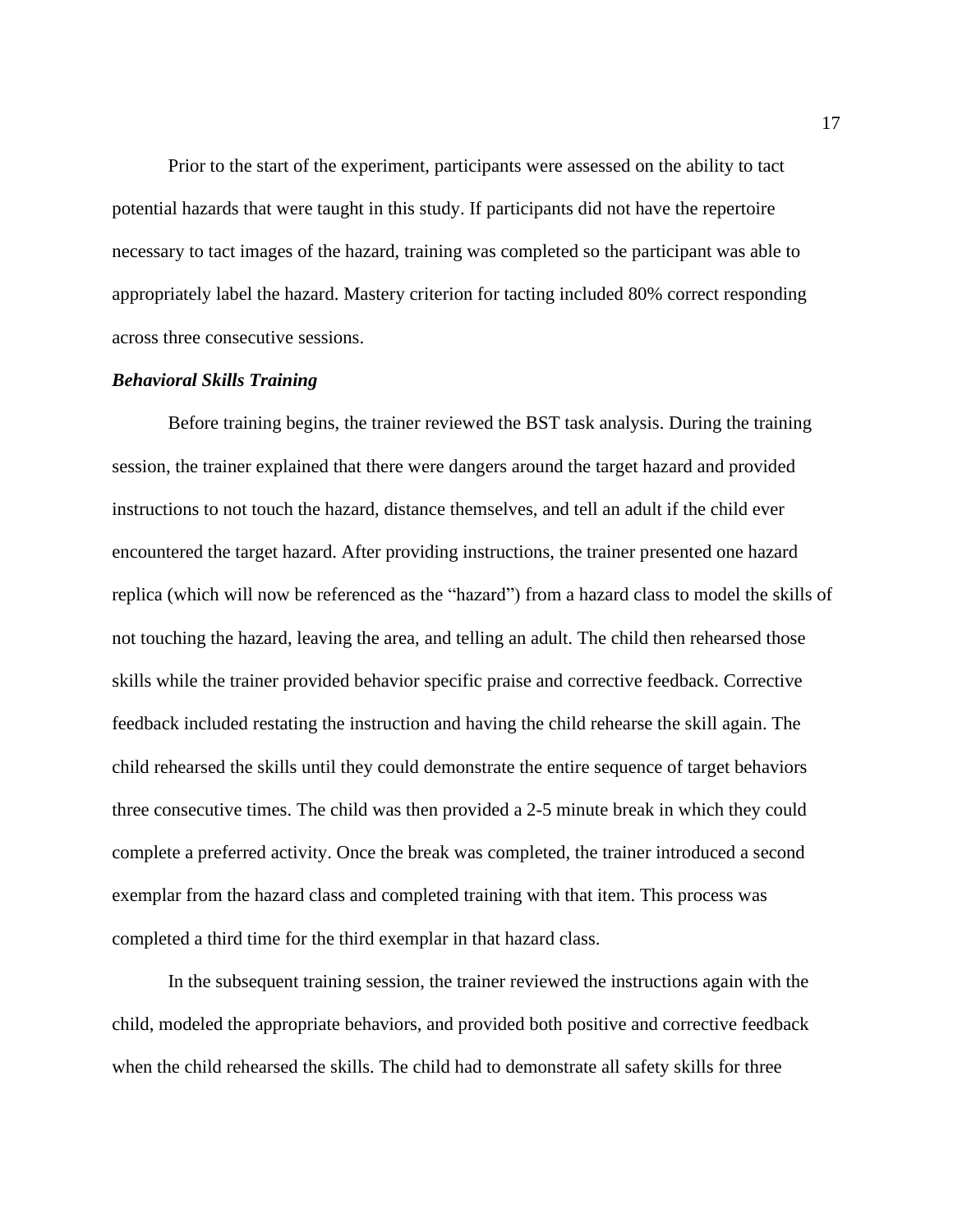consecutive rehearsals with each item in the hazard class for two training sessions to have completed the training portion of the study.

**Termination criterion.** Training sessions were terminated if the client engaged in three consecutive refusal responses to a task demand. This included verbal responses such as, "no," "I don't want to," "No thanks," or "I want to be done." If three consecutive sessions were cancelled due to refusal statements, the child was removed from the study.

#### *Post Behavioral Skills Training Assessments*

Once the training was completed, assessments were conducted identically to baseline to determine if the BST was sufficient to provide the children with safety skills. The trainer told the child that they and the trainer would go to another location to complete an activity together, but the trainer needed to complete a task first. The child was told that they could begin to set up the activity or play while they waited for the trainer. The hazard was placed in the room in a visible location before the child entered. The child remained in the room for up to one minute. If the child did not leave the area and report the hazard within that minute period or the child was observed touching the hazard, the trainer would enter the room and remove the item without commenting on its presence. The child and trainer then completed the activity together. If the child did not demonstrate the safety skills with the item, they were immediately moved to the next phase of the study.

#### *In Situ Training*

If the child did not demonstrate all of the safety skills taught in training during these post BST assessments, the child was immediately placed into IST. Placing the child into IST was done to reduce the number of opportunities for the child to interact with the hazards and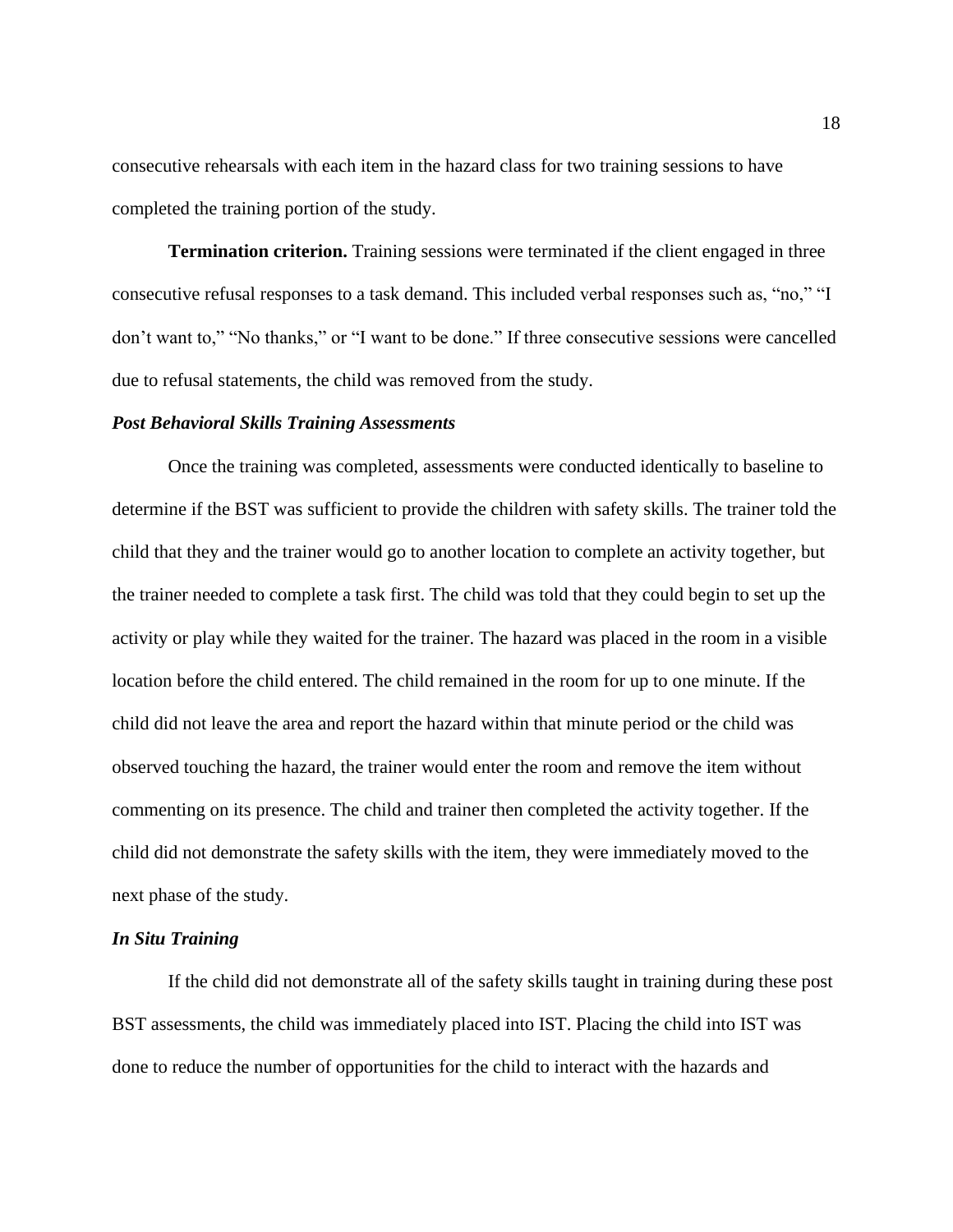potentially practice unsafe behavior outside of this setting. Assessments began as previously described in baseline. During IST, the trainer entered the room, pointed out the hazard and recited the safety skills one should demonstrate when finding a hazard. The trainer then required the child to rehearse the safety skills until they could demonstrate the skills correctly three consecutive times. Once the demonstration of the skills was completed, the trainer engaged in the brief activity with the child.

#### *Formative Explorations*

When Participant 2 did not respond to the intervention, a distraction free environment was provided. In these assessments, toys were put away while the hazard remained present. Later, an incentive was added for that participant. The trainer would state that if the participant were to locate a dangerous item and remember what to do, the participant would be able to do a fun activity with the trainer. The trainer then waited approximately 5 minutes before beginning the assessment. If the participant demonstrated all safety skills, they were given access to the specified item or activity. This vocal prompt was later faded to be delivered approximately an hour before the session began and then not at all. The activity/item delivery was also thinned to be provided on an intermittent schedule.

#### *Generalization Sessions*

Assessments for generalization were conducted throughout all phases of the study in a room that was not the initial training location. Baseline generalization probes were conducted identically to baseline assessments (but took place in a different location). Generalization probes throughout the intervention were identical to whatever condition the hazard was in during the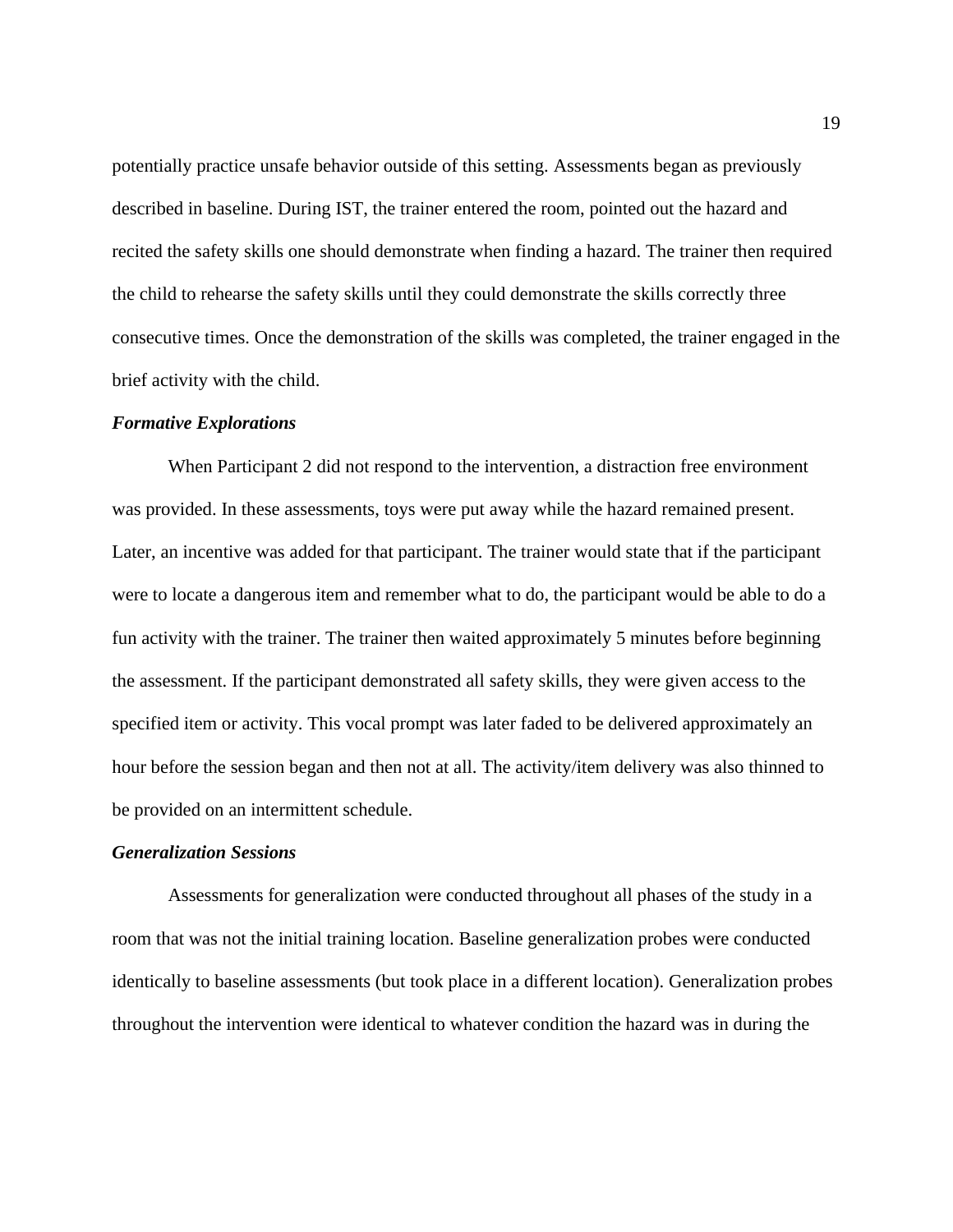probe. For example, generalization probes in IST involved the interruption of engagement with the hazard and required rehearsal of the safety skills.

### **Fidelity**

The author or an independent observer completed a fidelity checklist for 99% of sessions for each participant 1, 100% of sessions for participant 2, and 76% of sessions for participant 3. BST checklist items were specified to ensure that the trainer stated the safety skills for each hazard, demonstrated those safety skills for the child, had the child rehearse the skills while providing behavior specific praise and corrective feedback (Appendix D). Assessment checklist items included not leaving the child alone for more than the specified minute, correctly stating the safety skills, having the child demonstrate those skills three times while the trainer implements behavior specific praise and corrective feedback. Fidelity for participant 1was calculated at 98% (83-100%). Fidelity for participant 2 was calculated at 96% (66-100). Fidelity for participant 3 was calculated at 95% (66-100%).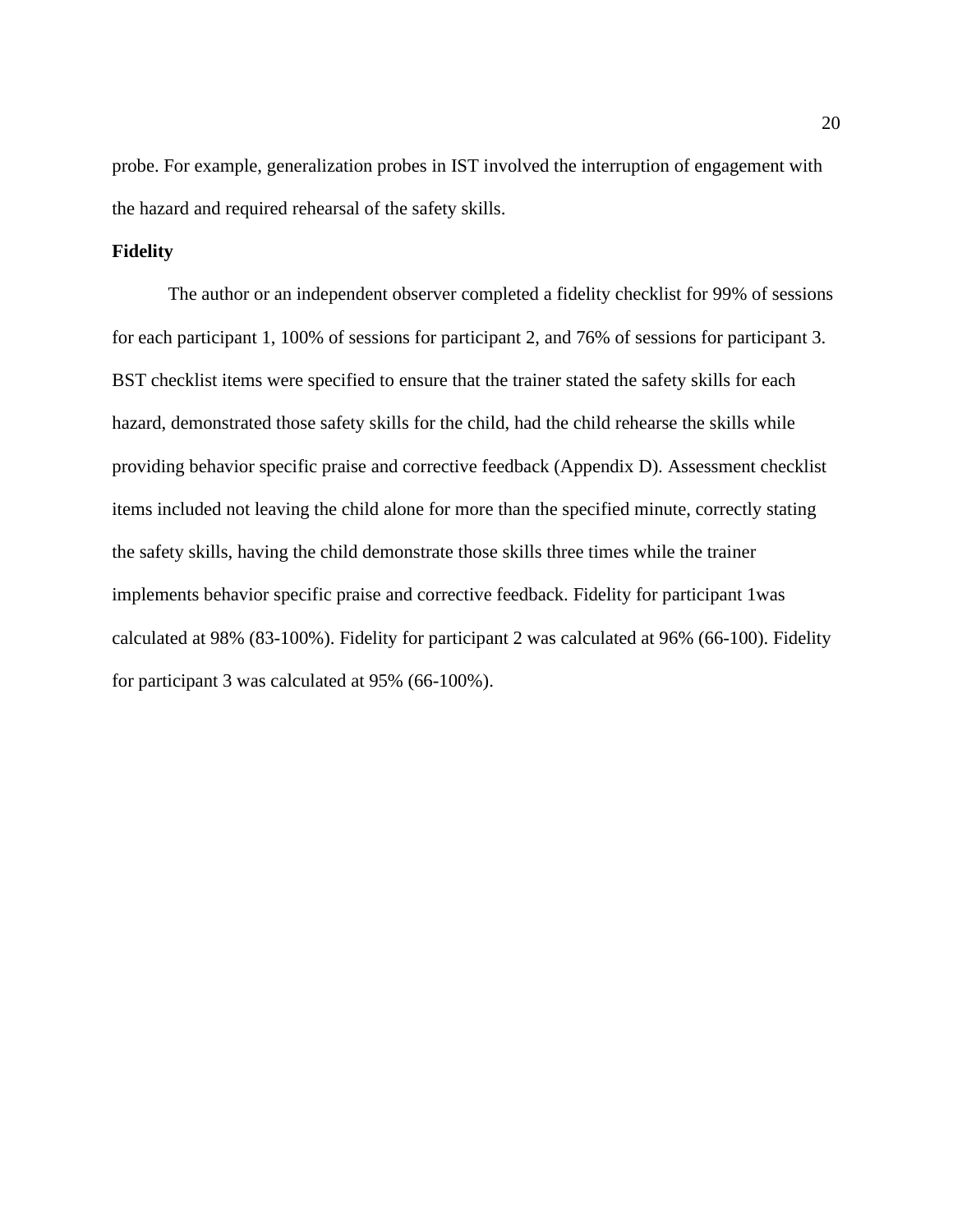#### **Chapter 3: Results**

Figures 1, 2, and 3 show scores for all three participants during baseline, post-BST, and IST phases of the study. The first skill of not touching the item is graphed either as black (item was touched) or white (item was not touched). The second and third skills of creating distance between the item and the child and telling an adult are graphed in a gradient to show at what time within the minute the skills were completed. White bars show that the skill was demonstrated in 0-14 s, light gray bars show that the skill was demonstrated in 15-29 s, medium gray shows that the skill was demonstrated in 30-44 s, the dark gray shows that the skill was demonstrated in 45- 59 s, and black bars show that the skill was not demonstrated. None of the participants reliably demonstrated all safety skills when finding the hazard and all three participants touched the at least one of the hazardous items during baseline assessments.

All of the participants encountered tact training, as they did not demonstrate the necessary tacting skills during initial assessments. None of the children were recorded as reporting non-hazardous items as hazardous to any staff members at the center. All of the participants had at least one session terminated based on the termination criterion.

Participant 1 demonstrated a lack of safety skills during baseline assessments. The participant touched several of the items, including medication containers, cleaners, and sharp objects. After receiving training on the medication hazard class, participant one continued to touch the medication containers during assessments. Participant 1 then received IST for that hazard class. Initially, the participant continued to touch the medicine containers. After 5 sessions in IST, participant 1 met mastery criterion for the medication containers and was assessed for any generalization of those skills to the cleaners. Participant 1 scored higher in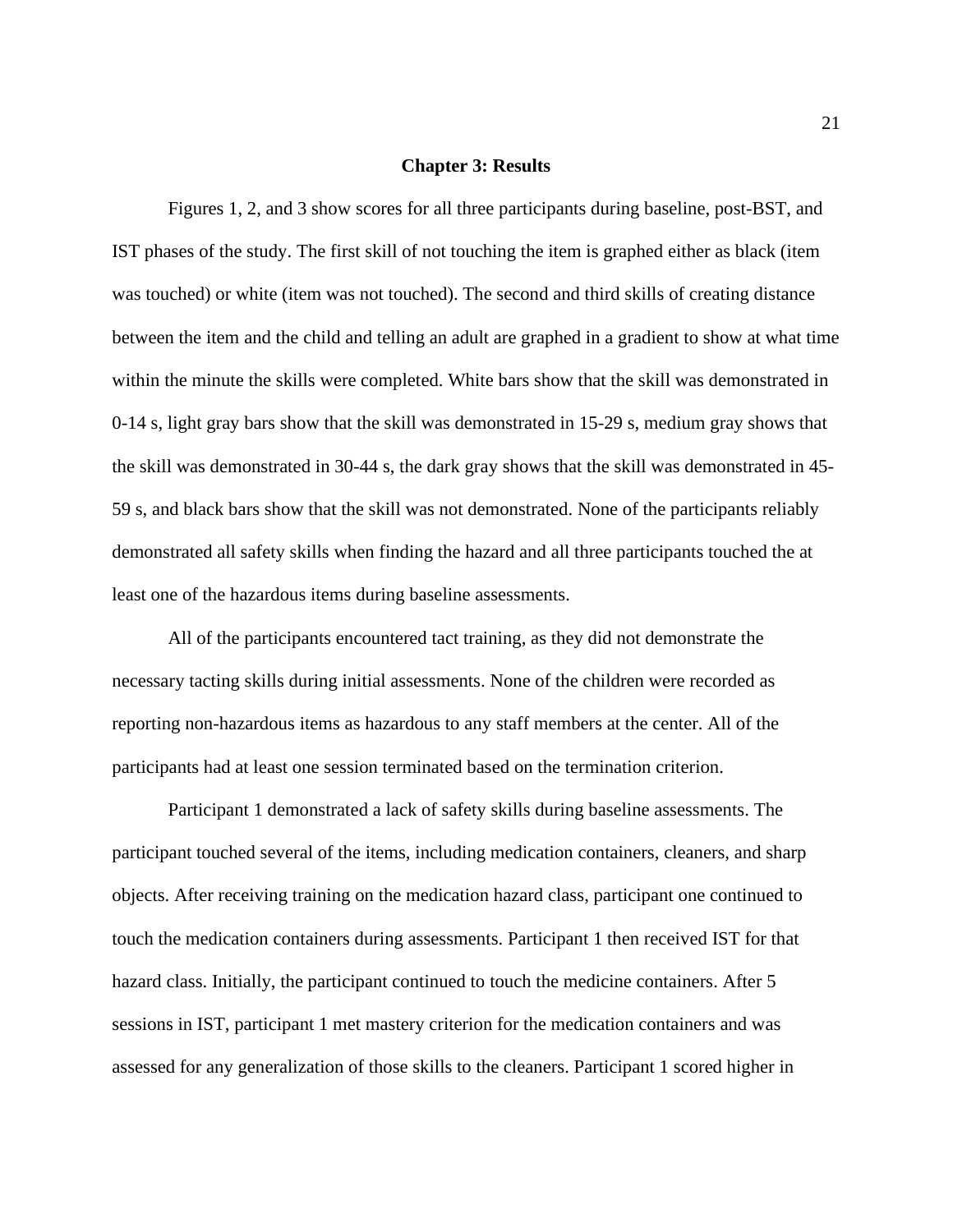cleaner baseline probes when compared to initial baseline assessments, as he demonstrated all three safety skills for three of the six baseline assessments, but did not meet mastery and thus was trained on the cleaners. Participant 1 mastered the cleaners immediately after receiving training. When sharp objects were reassessed, the participant did not demonstrate all of the skills consistently, and was thus provided training on the sharp objects. Once training was completed on the sharp objects, Participant 1 met mastery criteria immediately and did not need additional IST for that hazard class.

Participant 2 demonstrated a lack of safety skills during baseline assessments, never demonstrating all three safety skills. During baseline, participant 2 frequently touched sharp objects and medication containers, but did not touch the cleaners. After receiving training, participant 2 did not touch the sharp items, but did not leave the area or tell an adult. Participant 2 continued to remain in the room with the item and did not notify an adult about the hazard, but demonstrated the safety skills with 100% accuracy when prompted during IST. It was noted that the items and activities used during assessments were very highly preferred and thus those items and activities might have been competing with skill demonstration. After session 24, a distraction free environment was provided during assessments to evaluate if skill demonstration would occur. During assessments in which highly preferred items were not visible, the participant left the room in three out of the five assessments, but only mentioned that there was a hazard in one of those assessments. An incentive was then added. Once the incentive was added, the participant mastered skill demonstration with the sharp objects and was able to probe out of the cleaners and medicine hazard classes.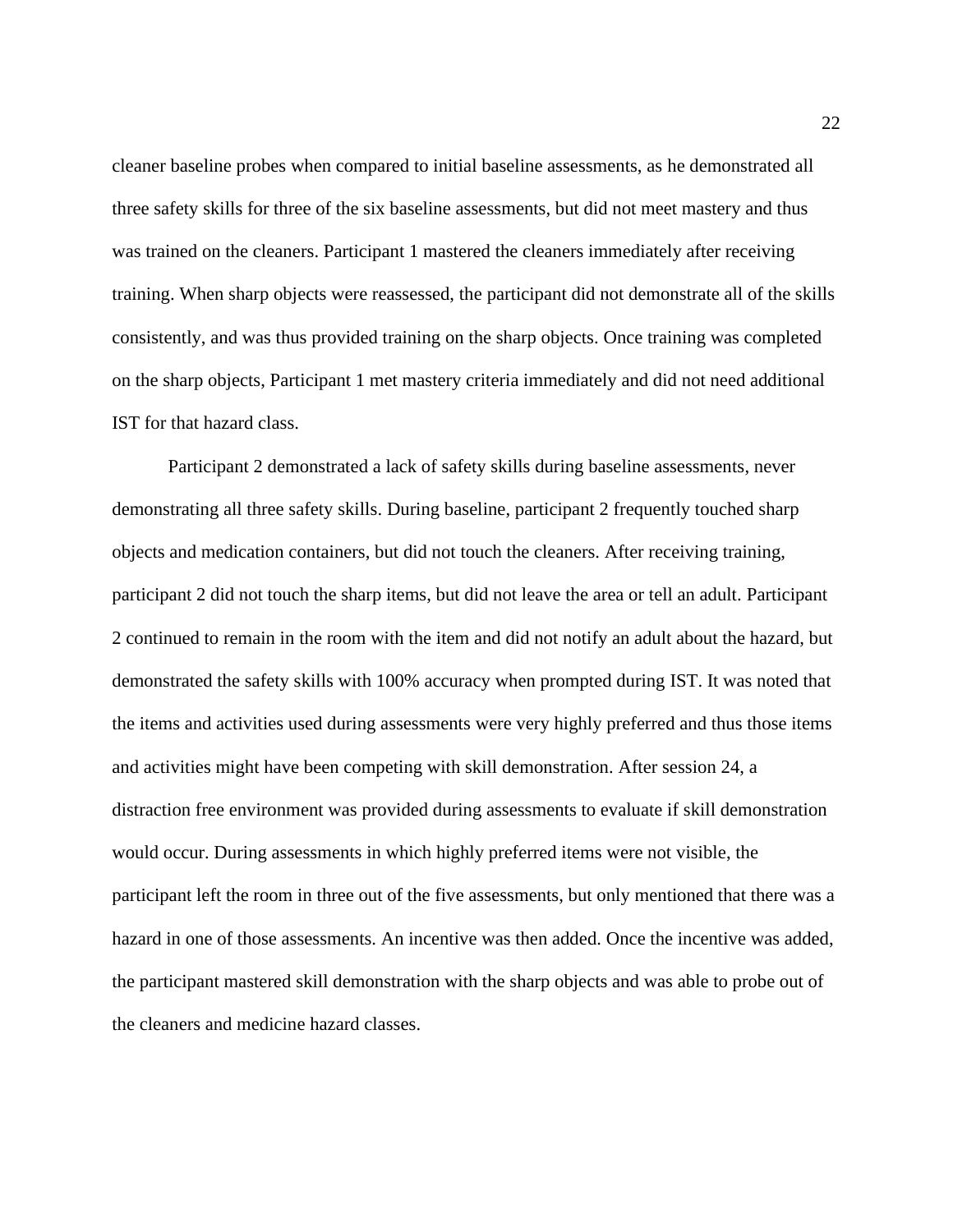Participant 3 demonstrated a lack of safety skills during baseline assessments. Participant 3 touched some of the hazards, including cleaners and sharp objects, but did not touch the medication containers. Due to the termination criterion, Participant 3's involvement in the study was terminated during BST. Teaching this child to safely respond to finding hazardous items is necessary, as the child did touch the items; however, that training will occur outside of the current study.

The parents of Participant 1 and Participant 2 completed the side effects questionnaire and the social validity questionnaire. Participant 1's parent reported that they agreed (rating of 4) that Participant 1 demonstrated more caution around cleaning chemicals and medications, that they disagreed (rating of 2) that Participant 1 showed more caution around sharp objects, and that they strongly disagreed (rating of 1) that Participant 1 was upset after participation. Participant 2's parent reported that they strongly agreed (rating of 5) that Participant 2 showed more caution around cleaning chemicals and medications, that they agreed (rating of 4) that Participant 2 showed more caution around sharp objects, and that they strongly disagreed (rating of 1) that Participant 2 was upset after participation. Neither parent left comments about other changes they had noticed. Participant 1's parent rated that they agreed (rating of 4) that they were happy with their child's participation and that they would recommend the intervention to others. Participant 2's parent reported that they strongly agreed (rating of 5) that they were happy with their child's participation and that they would recommend the intervention to others.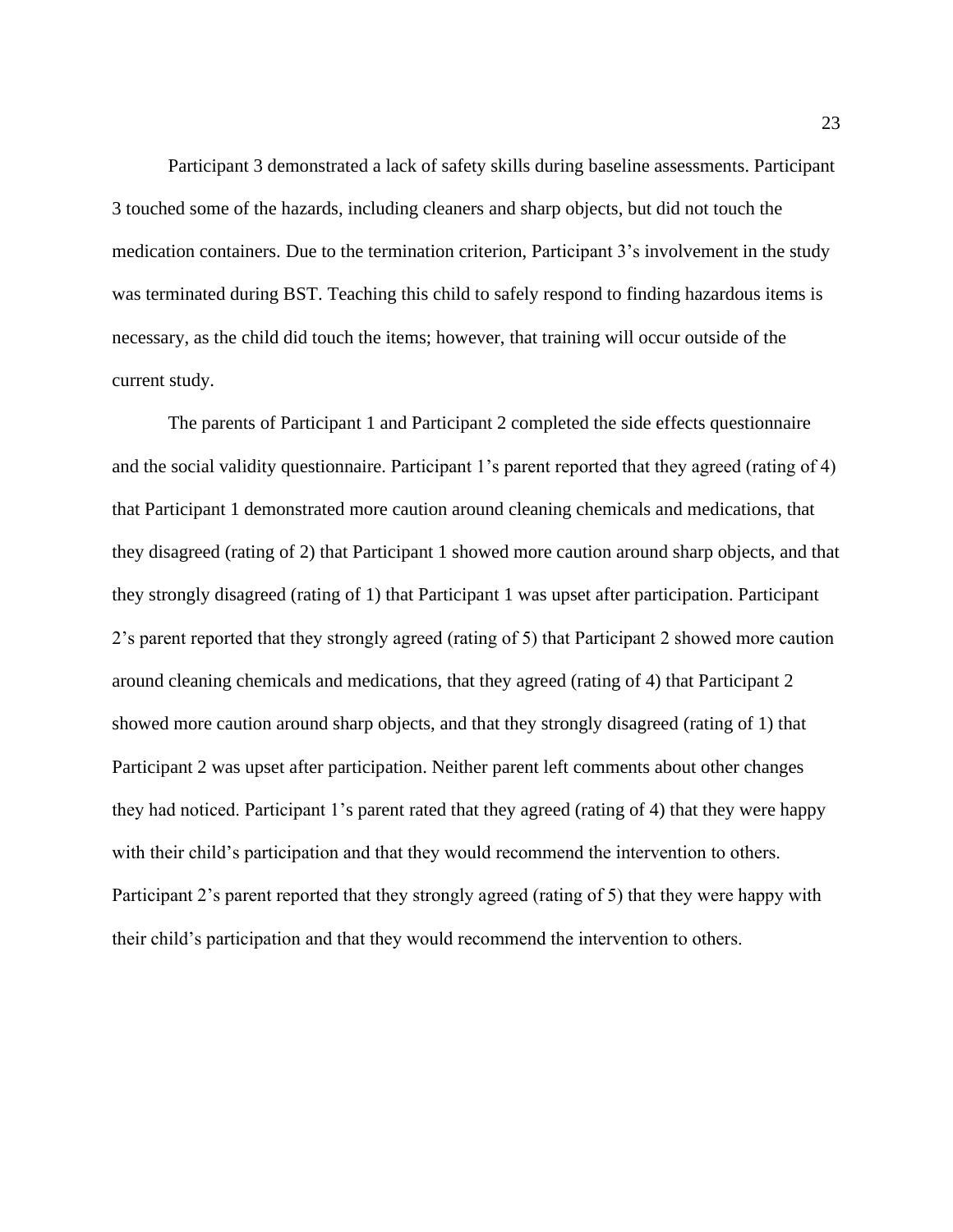#### **Chapter 4: Discussion**

The purpose of this study was to teach children diagnosed with autism to appropriately respond to multiple exemplars of hazards using BST and IST. Each child was already able to tact one of the hazard classes before training began but required tact training on the other two hazard classes. One child reported feeling scared when shown the image of the knife, demonstrating the importance of knowing how to react when finding this hazard. All three children demonstrated a lack of safety skills in baseline assessments. Two of the three children made comments about the presence of the hazard while in the room with the hazard but made no attempts to leave the area or locate an adult. Furthermore, two of the participants would pick up the item to give to the adult, letting them remove it from the room. Although this is still a lack of safety skill demonstration, as the participant is touching the item, it shows that the participants were able to identify something that did not belong in the room before they received training.

This study adds to the literature in which IST was needed as an additional intervention for BST (Miltenberger et al., 2005; Miltenberger et al., 2009). Participant 1 did not demonstrate the safety skills until IST was implemented and needed training on each hazard class before consistently demonstrating the safety skills. Furthermore, Participant 2 needed the additional component of an incentive to demonstrate safety skills, supporting literature such as Bergstrom et al. (2014), in which one participant needed an incentive to demonstrate safety skills. This highlights the differences between individual learners.

Additionally, it is worth noting that although Participant 2 started demonstrating the safety skills once the incentive was added, the incentive was not once used. The provided incentive involved the delivery of coloring pages featuring Participant 2's preferred movie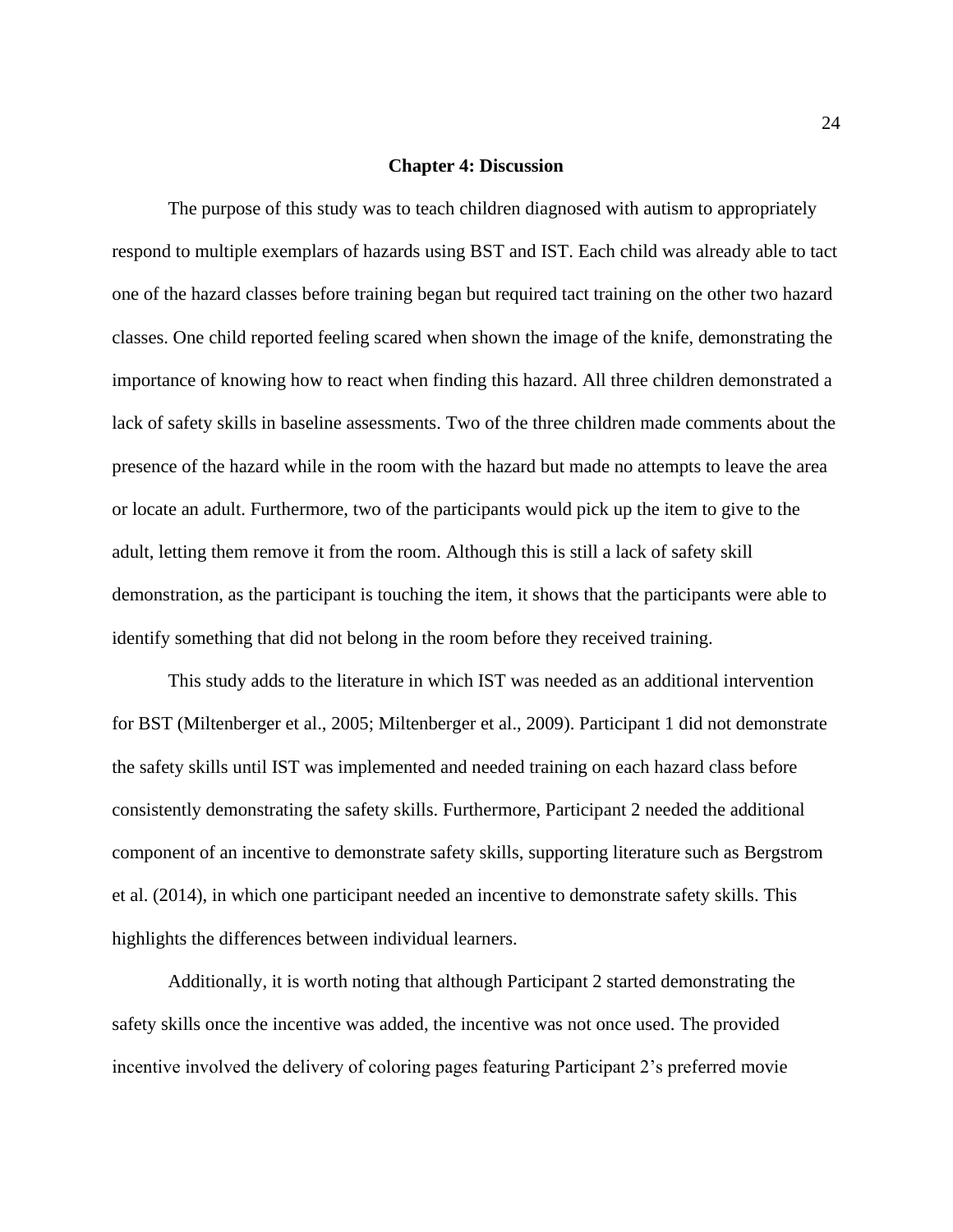characters. Participant 2 would complete skill demonstration, receive the coloring page, and then request to do another activity instead of coloring the page. The coloring pages were then provided on an intermittent schedule, though Participant 2's skill demonstration maintained.

Social validity scores report that parents were happy with their child's participation in the study, though both parents rated caution with sharp objects as being lower than cleaning chemicals and medicine containers. It is possible that the participants are exposed to sharp items more than chemical cleaners and medicine containers, allowing for familiarity to create a lack of safety skill demonstration with those items.

The unique graphing within this study expands upon the current literature in that children may demonstrate some of the skills while not demonstrating others. Although previous literature has provided a sufficient depiction of skill demonstration, this graphing method more clearly shows how quickly the participants responded to the hazards in their environment. The current study also changed the target behavior of leaving the room to creating distance from the item. Previous literature had not yet included this concept that distance from a hazardous material could be completed in more than one way. Although it is still a valuable skill for a child to leave the area in which a dangerous item is located, it might also be appropriate for the child to call out to a parent or caregiver and have them safely remove the item from the location. Although the children in this study were taught to leave the room during training, both participants called out to an adult in more than one assessment.

The current study is not without limitations. One limitation of this study includes a lack of generalization assessments in the hazard classes. Although multiple exemplars of each hazard class were used, the child received training on each item. Future research could teach two stimuli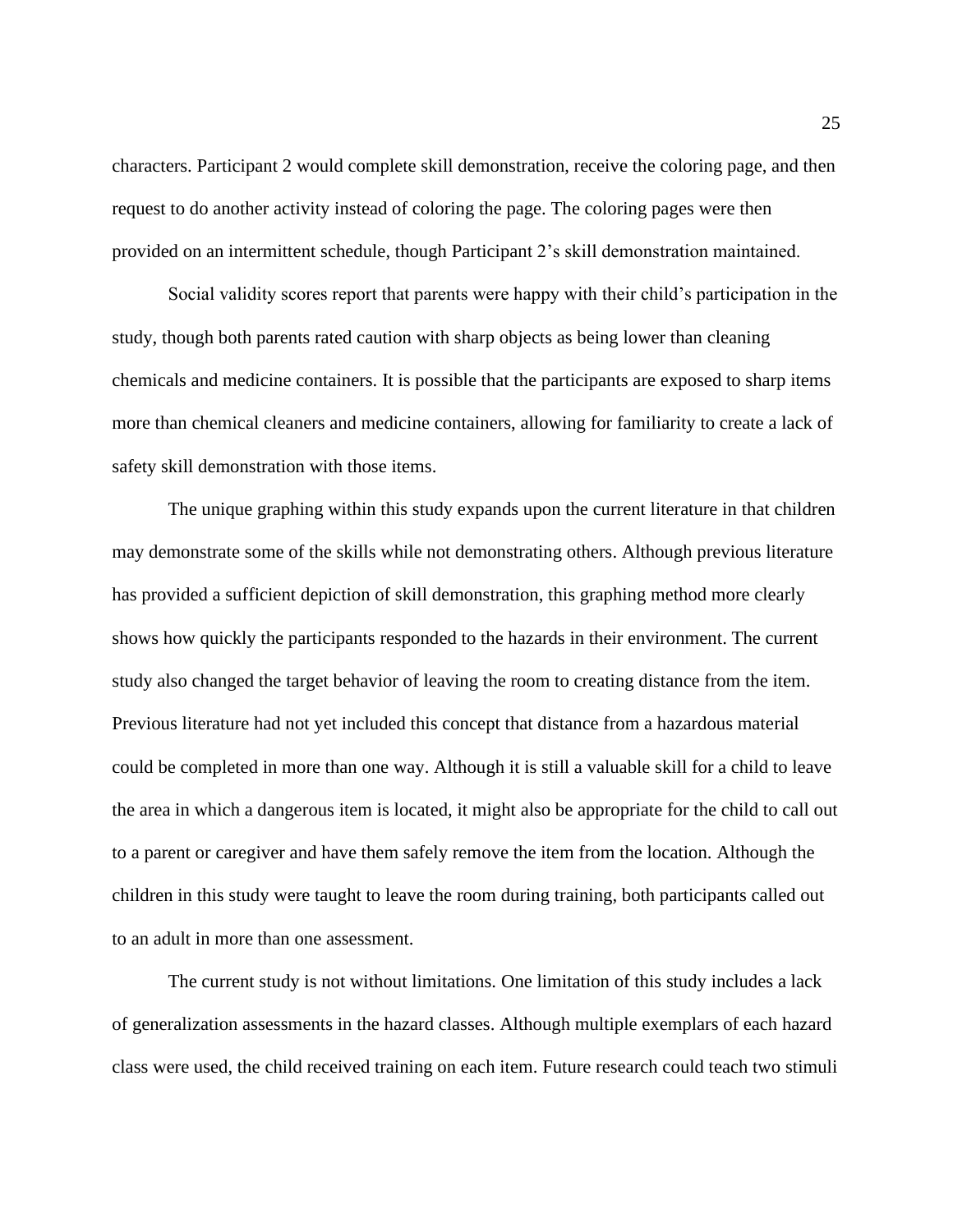and then assess for generalization within the hazard class with a third, novel stimulus. Similarly, generalization was assessed through using different locations in the same building. Future research could teach the skills in one location and assess for generalization to other locations such as a home or school setting.

Another limitation of this study involves the specified time provided for study completion. Although trainings were completed regularly with the children, there were several days that were missed due to Covid-19 protocols at the clinic related to illness. Future research could investigate the consistency of training delivered to the child to determine if more frequent and consistent trainings allow children to acquire the safety skills more quickly. The children in this study generally completed assessments or trainings related to this study each day that they were in the center, though several days were missed due to staff or children being out sick. Due to these protocols and the number of days in which staff and children were not in the center, maintenance data were not able to be collected.

A third limitation includes the data collection tool used during the study. There were times at which the data tool or the trainer was unavailable, making data collection more challenging for those sessions and impacted the number of sessions in which IOA data were collected.

Future research should further investigate effective training methods for those who might find BST aversive. It might be worth investigating if IST alone might be an effective teaching method for those who find BST to be aversive, as this still allows the participant to actively participate in the skills they would be learning. Participant 3 did not complete any training session entirely, frequently stating that the training was boring. BST has been effective for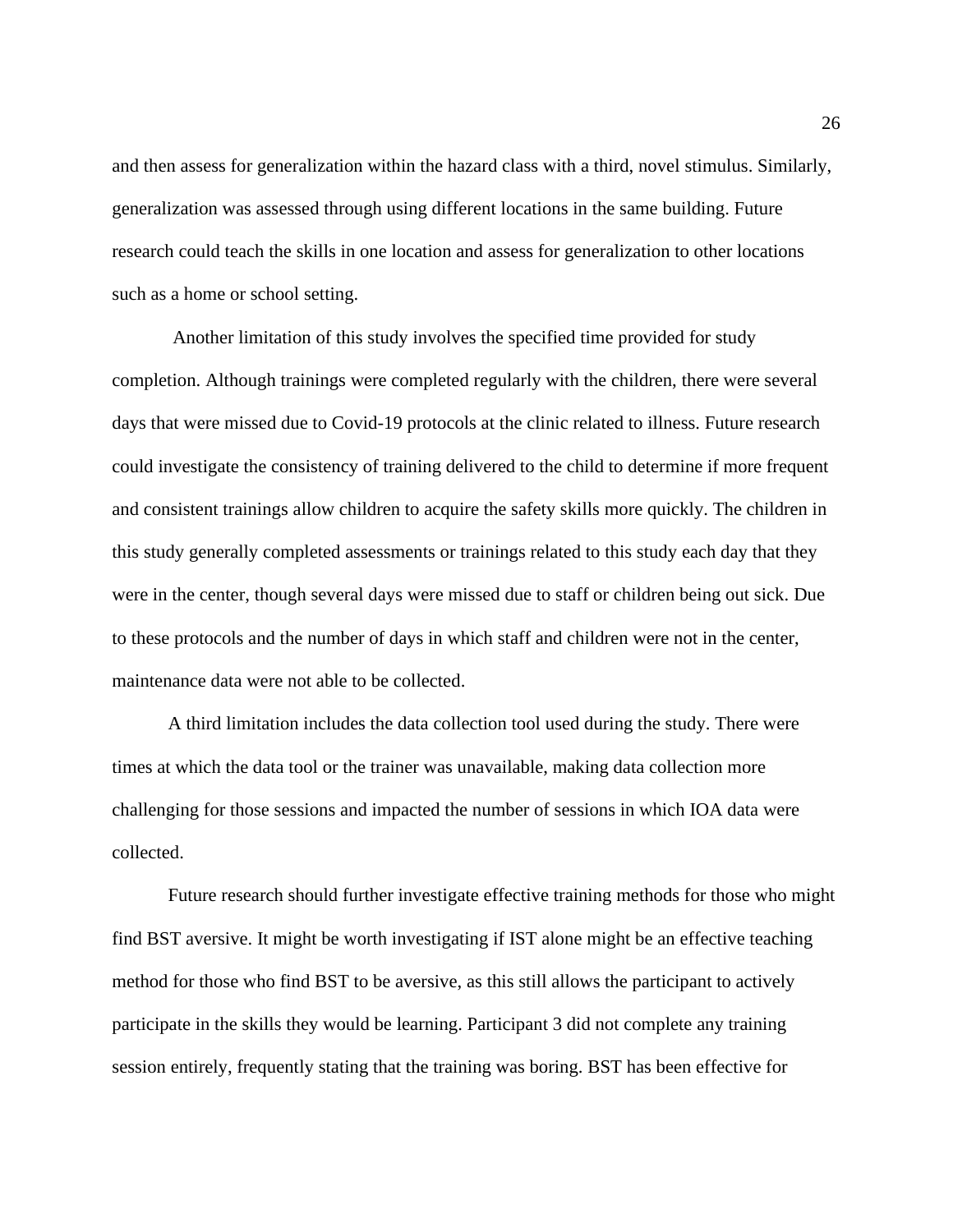teaching several skills to children (Miltenberger et al., 2009; Petit-Frere, 2019; Rossi et al., 2017) but was not effective for this child. It might also be valuable to investigate ways to further reduce contact between the child and stimuli. Anecdotally, Participant 1 was noted in several assessments to reach out slowly toward the item while looking to the door, suggesting that he understood the contingency that when the item was touched the trainer would appear. Although Participant 1 was still able to acquire the safety skills, future researchers should be cautious not to create unsafe attention-maintained behaviors.

Additionally, future research should also investigate the level of distraction that optimizes BST and IST. It is possible that some of the preferred activities that were offered in the room with the hazard were more reinforcing to engage with in the presence of the hazard, decreasing the likelihood that the child would leave to locate an adult. Future research can then investigate if providing a distraction free environment will help children acquire skills more quickly and distractions can then be faded into the environment.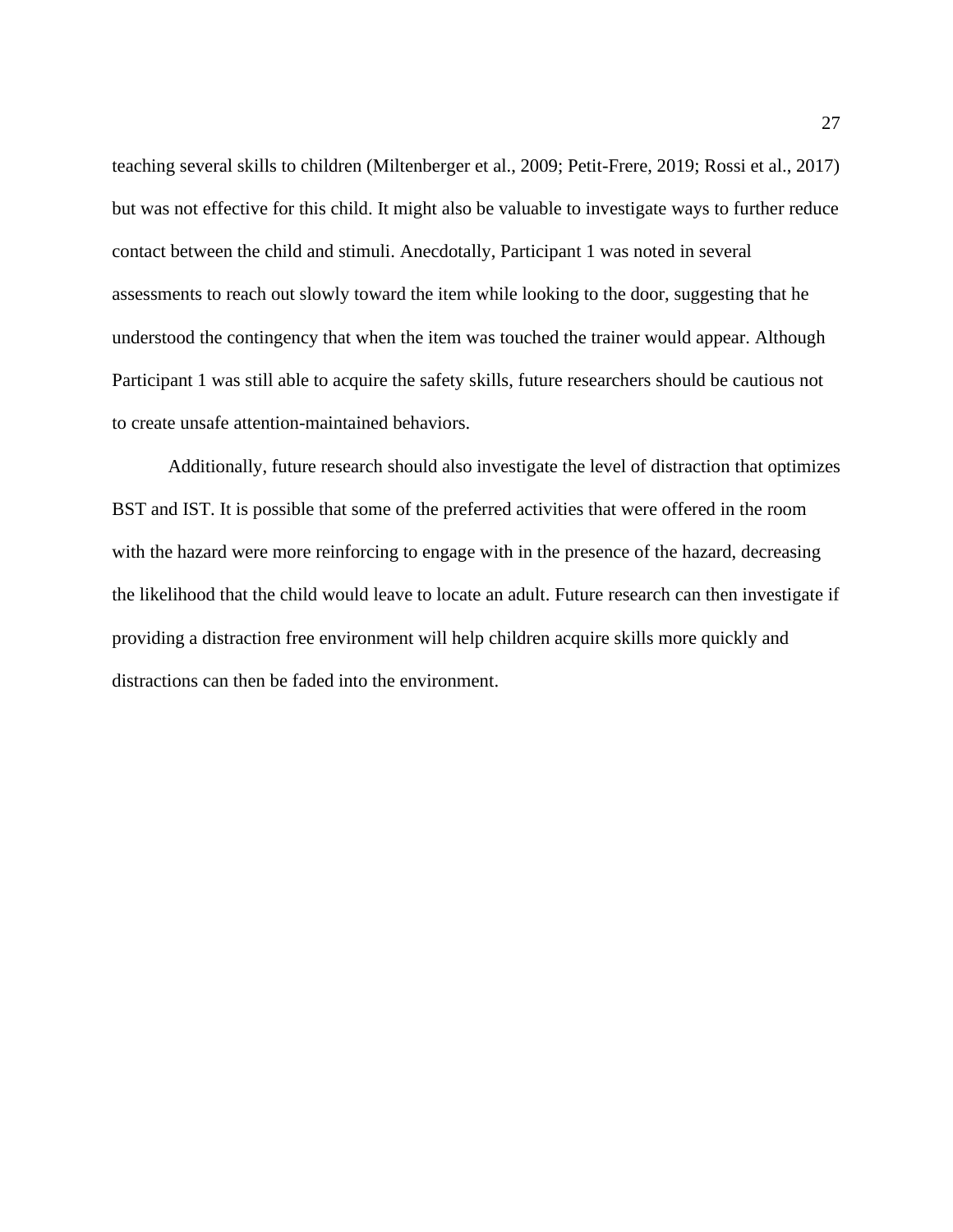#### **References**

- Bergstrom, R., Najdowski, A. C., & Tarbox, J. (2014) A systematic replication of teaching children with autism to respond appropriately to lures from strangers. *Journal of Applied Behavior Analysis, 47*(4), 861-865. https://doi.org/10.1002/jaba.175
- Centers for Disease Control and Prevention. (2019, February 6). Poisoning Prevention. https://www.cdc.gov/safechild/poisoning/index.html
- Dancho, K. A., Thompson, R. H., & Rhoades, M. M. (2008). Teaching preschool children to avoid poison hazards. *Journal of Applied Behavior Analysis, 41*(2), 267-271. https://doi.org/10.1901/jaba.2008.41-267
- Gatheridge, B. J., Miltenberger, R. G., Huneke, D. F., Satterlund, M. J., Mattern, A. R., Johnson, B. M., & Flessner, C. A. (2005). Comparison of two programs to teach firearm injury prevention skills to 6- and 7-year old children. *Pediatrics, 114*(3), e294-e299. https://doi.org/10.1542/peds.2003-0635-L
- Gunby, K. V., Carr, J. E., & LeBlanc, L. A. (2010). Teaching abduction-prevention skills to children with autism. *Journal of Applied Behavior Analysis, 43*(1), 107-112. https://doi.org/10.1901/jaba.2010.43-107
- Himle, M. B., Miltenberger, R. G., Flessner, C., & Gatheridge, B. (2004). Teaching safety skills to children to prevent gun play. *Journal of Applied Behavior Analysis, 37*(1), 1-9. https://doi.org/10.1901/jaba.2004.37-1
- Holly, C., Porter, S., Kamienski, M., & Lim, A. (2019). School-based and community-based gun safety educational strategies for injury prevention. *Health Promotion Practice, 20*(1), 38- 47. https://doi.org/10.1177/1524839918774571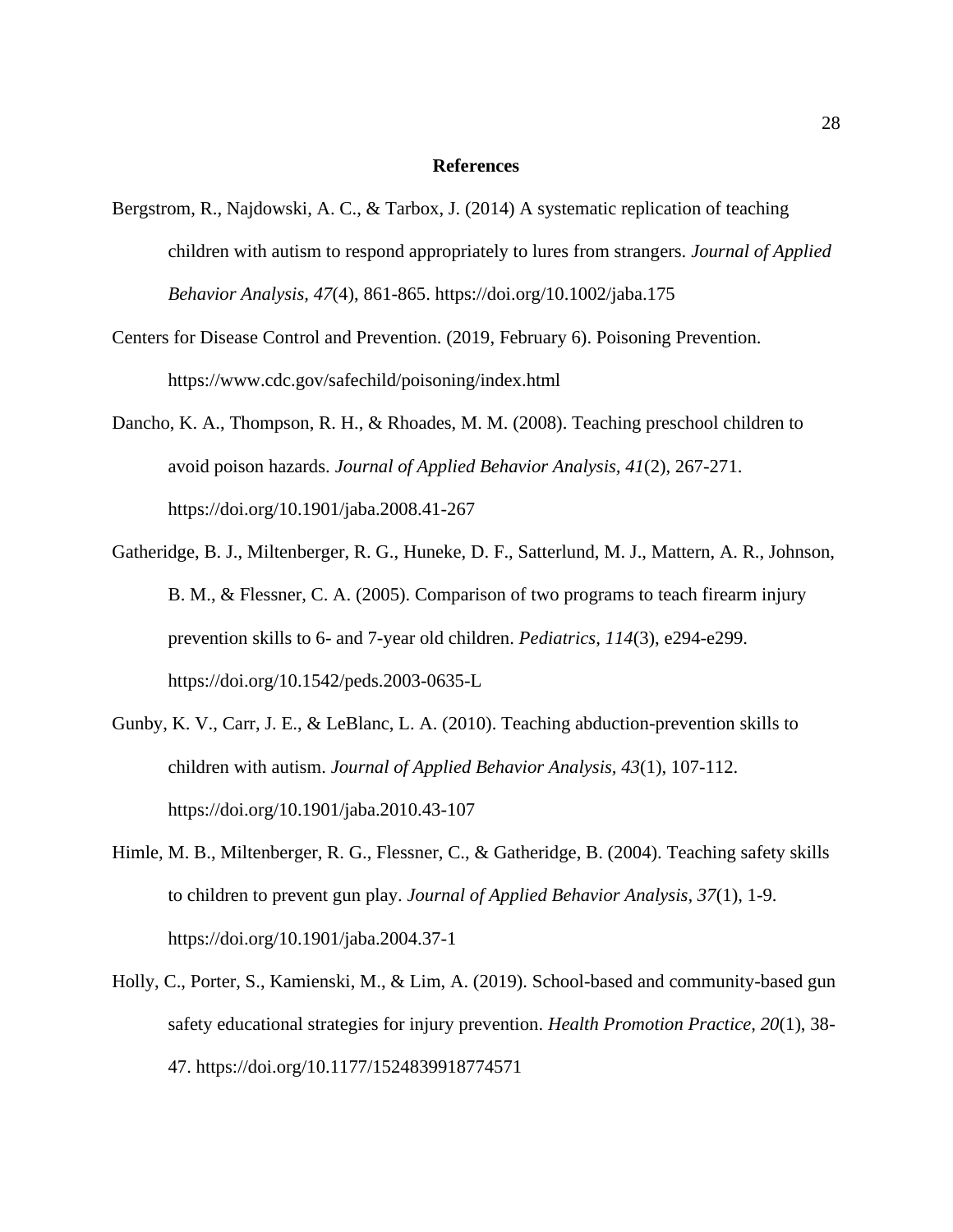- Johnson, B. M., Miltenberger, R. G., Egemo-Helm, K., Jostad, C. M., Flessner, C., & Gatheridge, B. (2005). Evaluation of behavioral skills training for teaching abductionprevention skills to young children. *Journal of Applied Behavior Analysis, 38*(1), 67-78. https://doi.org/10.1901/jaba.2005.26-04
- Johnson, B. M., Miltenberger, R. G., Knudson, P., Egemo-Helm, K., Kelso, P., Jostad, C., & Langley, L. (2006). A preliminary evaluation of two behavioral skills training procedures for teaching abduction-prevention skills to schoolchildren. *Journal of Applied Behavior Analysis, 39*(1), 25-34. https://doi.org/10.1901/jaba.2006.167-04
- Kochanek, K. D., Murphy, S. L., Cu, J., & Arias, E. (2019). Deaths: Final data for 2017. National Vital Statistics Report. https://www.cdc.gov/nchs/data/nvsr/nvsr68/nvsr68\_09- 508.pdf
- Miltenberger, R. G., Gatheridge, B. J., Satterlund, M., Egemo-Helm, K. R., Johnson, B. M., Jostad, C., Kelso, P., & Flessner, C. A. (2005). Teaching safety skills to children to prevent gun play: An evaluation of in situ training. *Journal of Applied Behavior Analysis, 38*(3), 395-398. https://doi.org/10.1901/jaba.2005.130-04
- Miltenberger, R. G., Gross, A., Knudson, P., Bosch, A., Jostad, C., & Brower Breitwieser, C. (2009). Evaluating behavioral skills training with and without simulated in situ training for teaching safety skills to children. *Education and Treatment of Children, 32*(1), 63-75. https://www.jstor.org/stable/42900007
- Petit-Frere, P. (2019). An evaluation of a modified behavioral skills training procedure for teaching poison prevention skills to children with developmental disabilities. [Unpublished Thesis]. University of South Florida.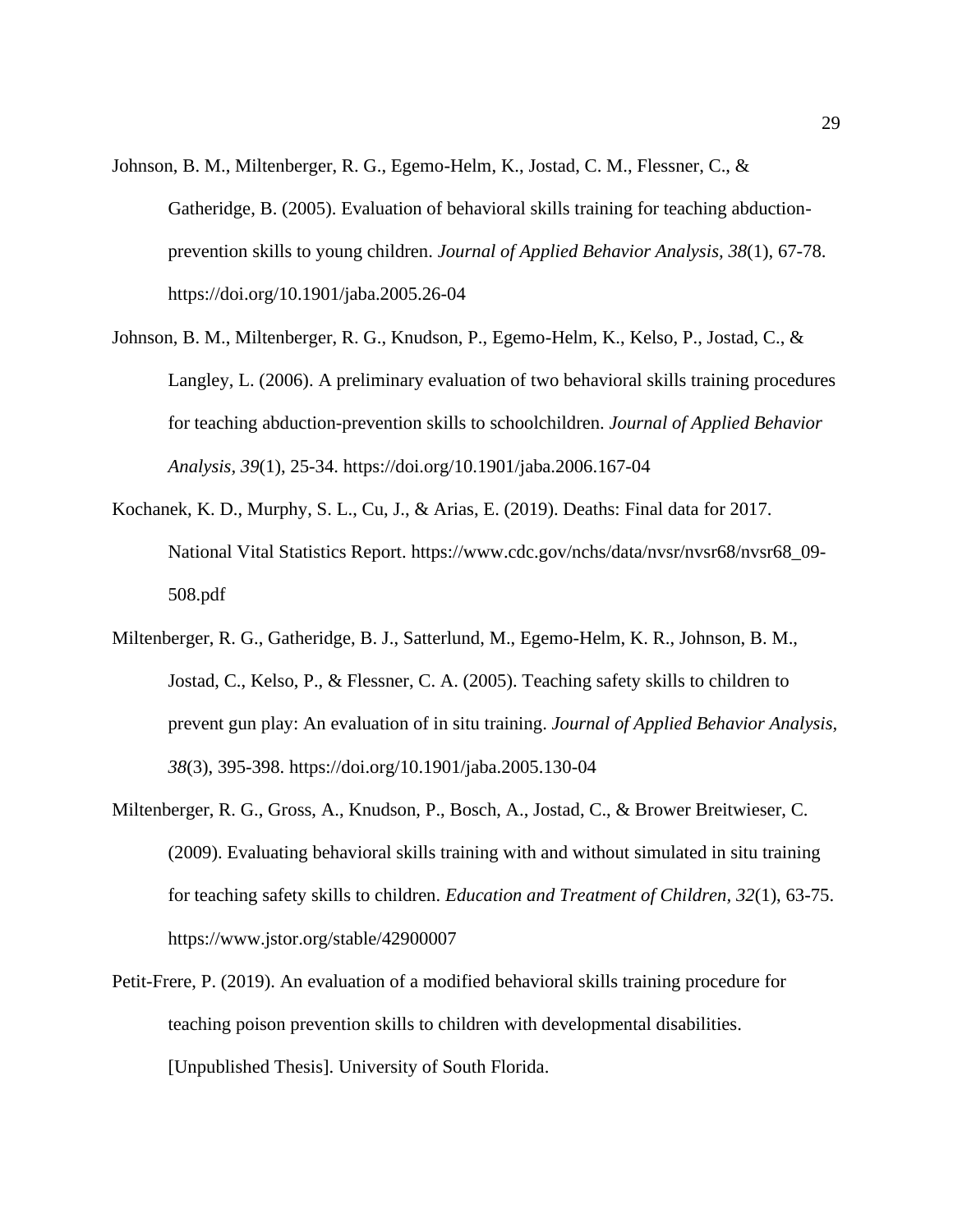Rossi, M. R., Vladescu, J. C., Reeve, K. F., Gross, A. C. (2017). Teaching safety responding to children with autism spectrum disorder. *Education and Treatment of Children, 40*(2), 187-208. https://muse.jhu.edu/issue/36565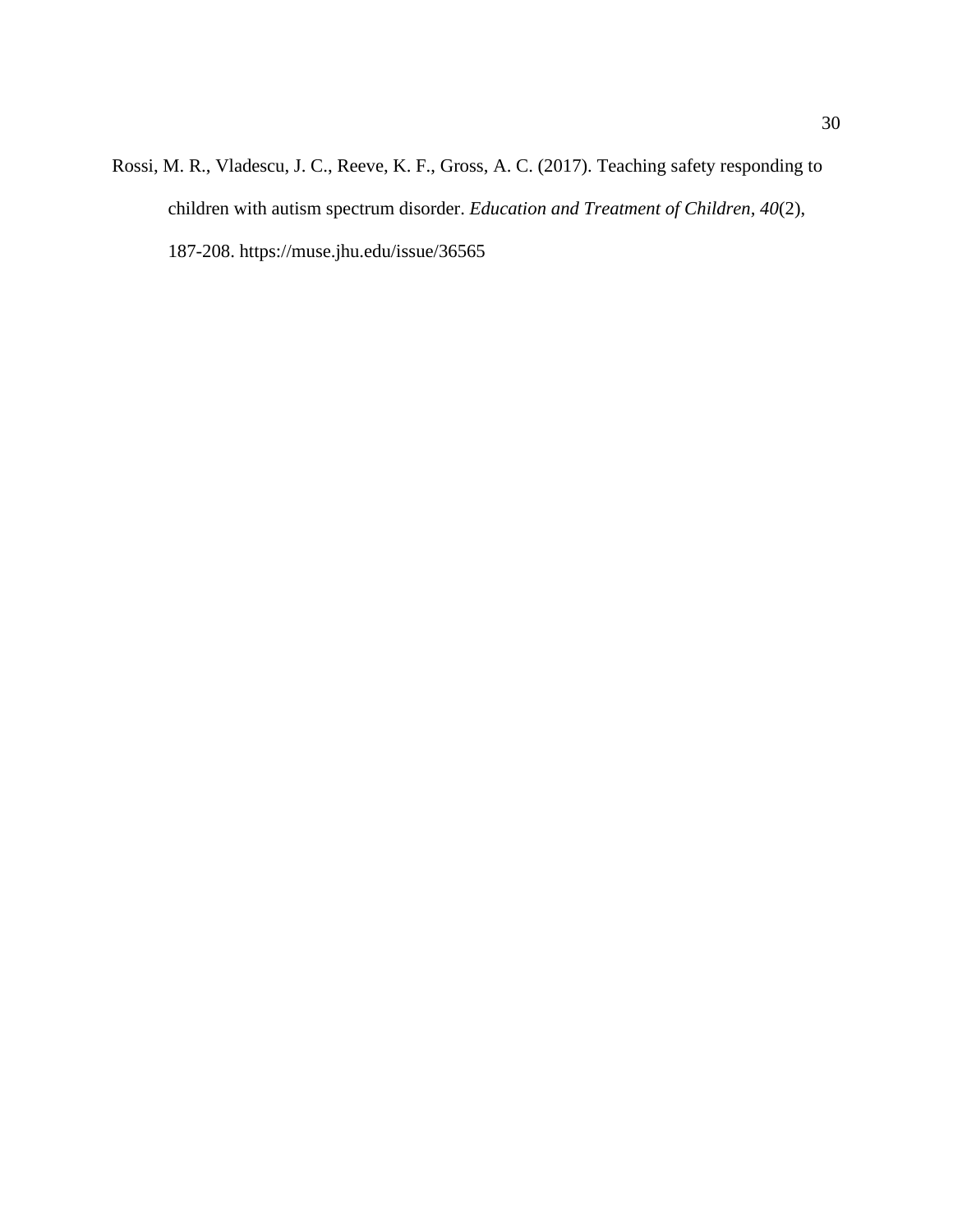## **Figure 1**



*Participant 1 Safety Skill Demonstration*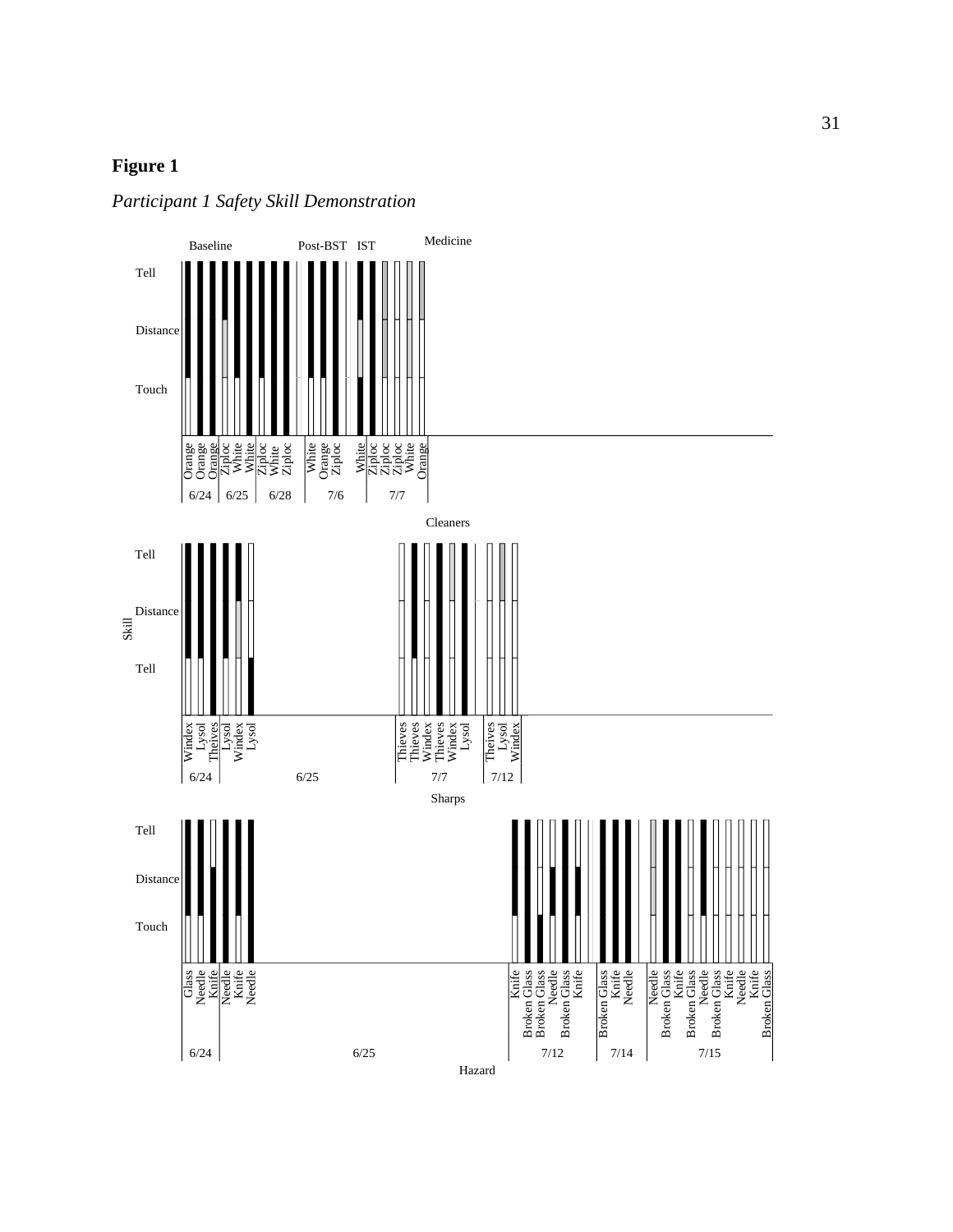*Note.* For Touch, segments are graphed in black to show that the item was touched or white to show that the item was not touched. For Leave and Tell, segments are graphed in white for skill demonstration in 0-14 s, light gray for skill demonstration in 15-29 s, medium gray for skill demonstration in 30-44 s, the dark gray for skill demonstration in 45-59 s, and black if the skill was not demonstrated.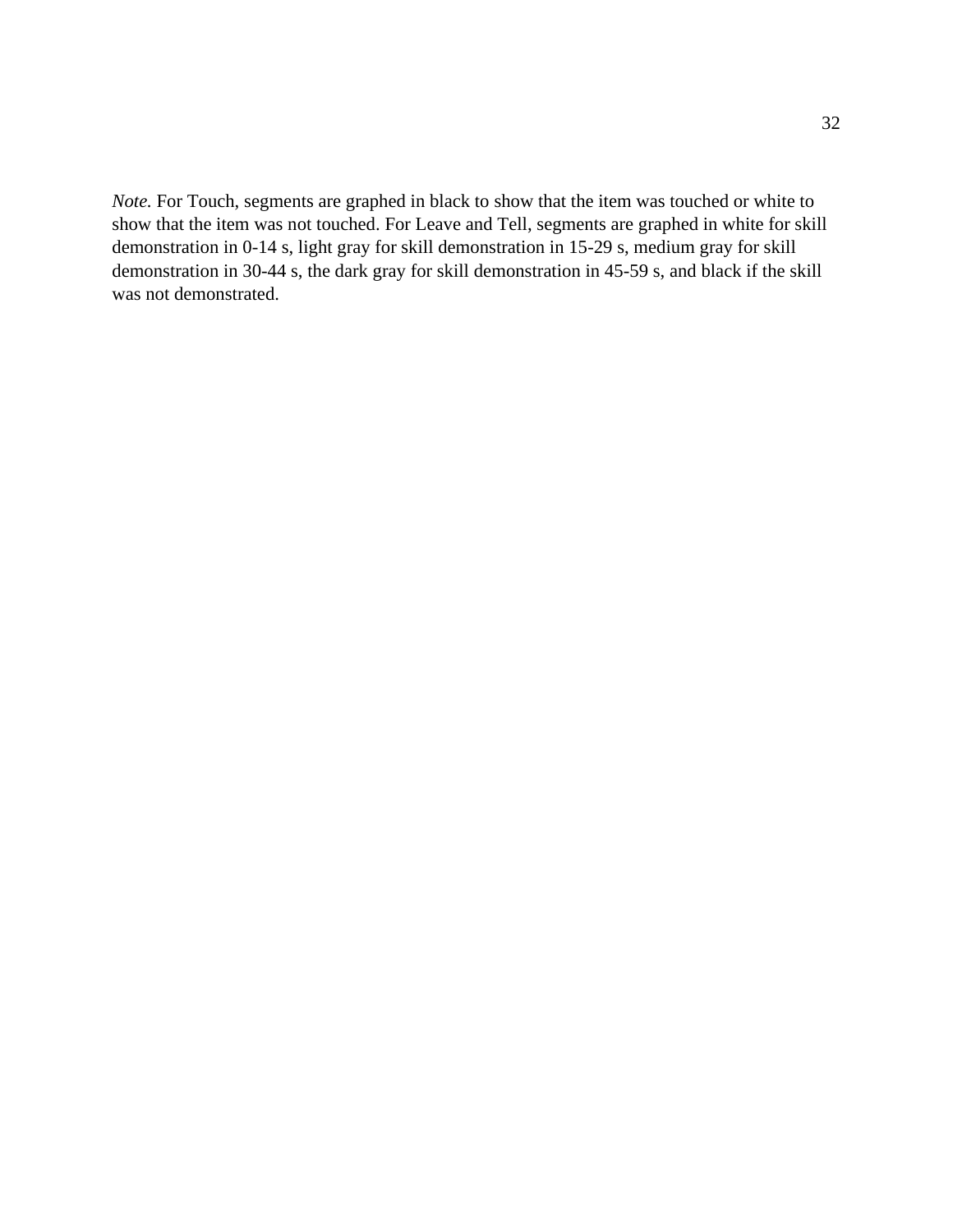## **Figure 2**



*Participant 2 Safety Skill Demonstration*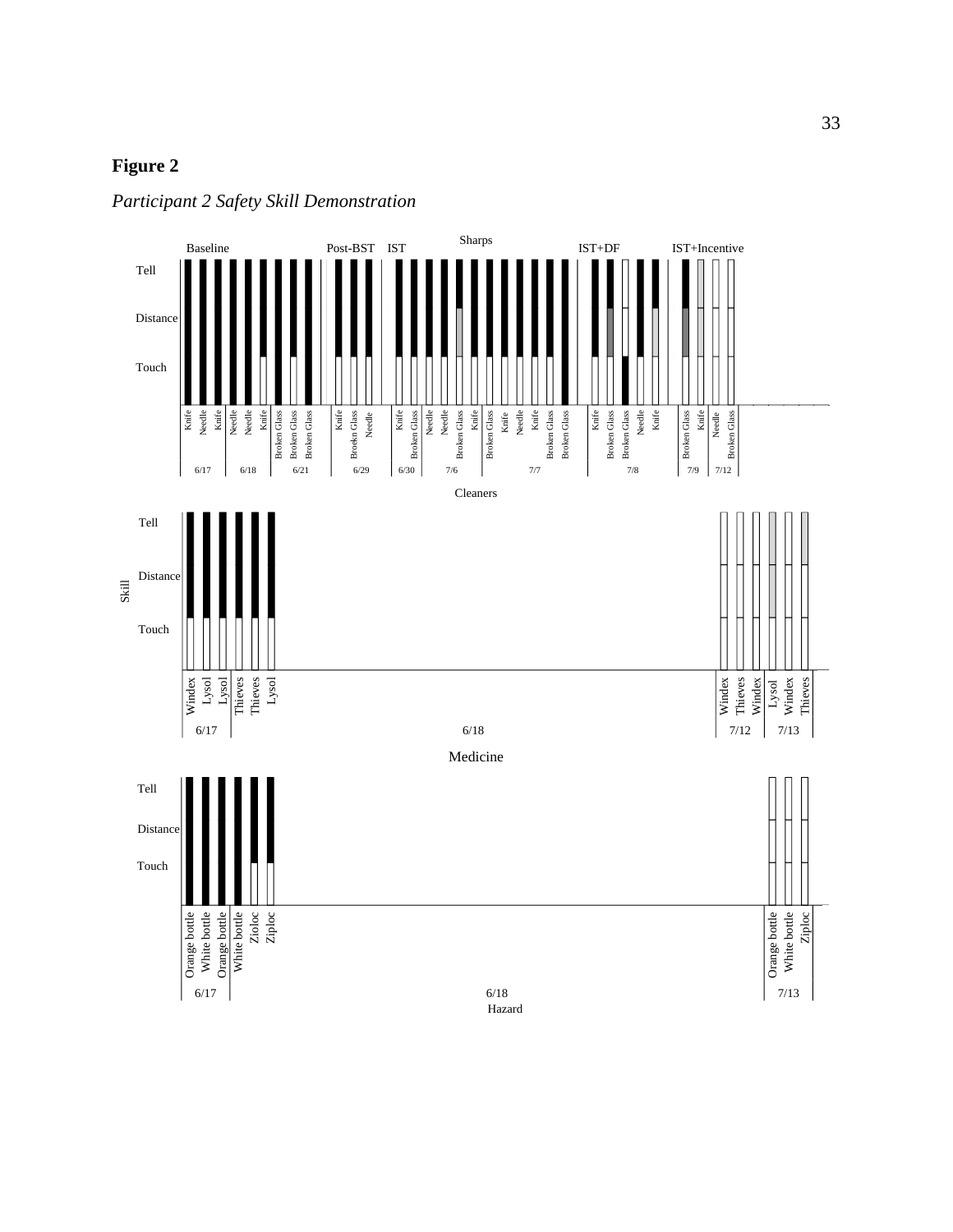*Note.* For Touch, segments are graphed in black to show that the item was touched or white to show that the item was not touched. For Leave and Tell, segments are graphed in white for skill demonstration in 0-14 s, light gray for skill demonstration in 15-29 s, medium gray for skill demonstration in 30-44 s, the dark gray for skill demonstration in 45-59 s, and black if the skill was not demonstrated.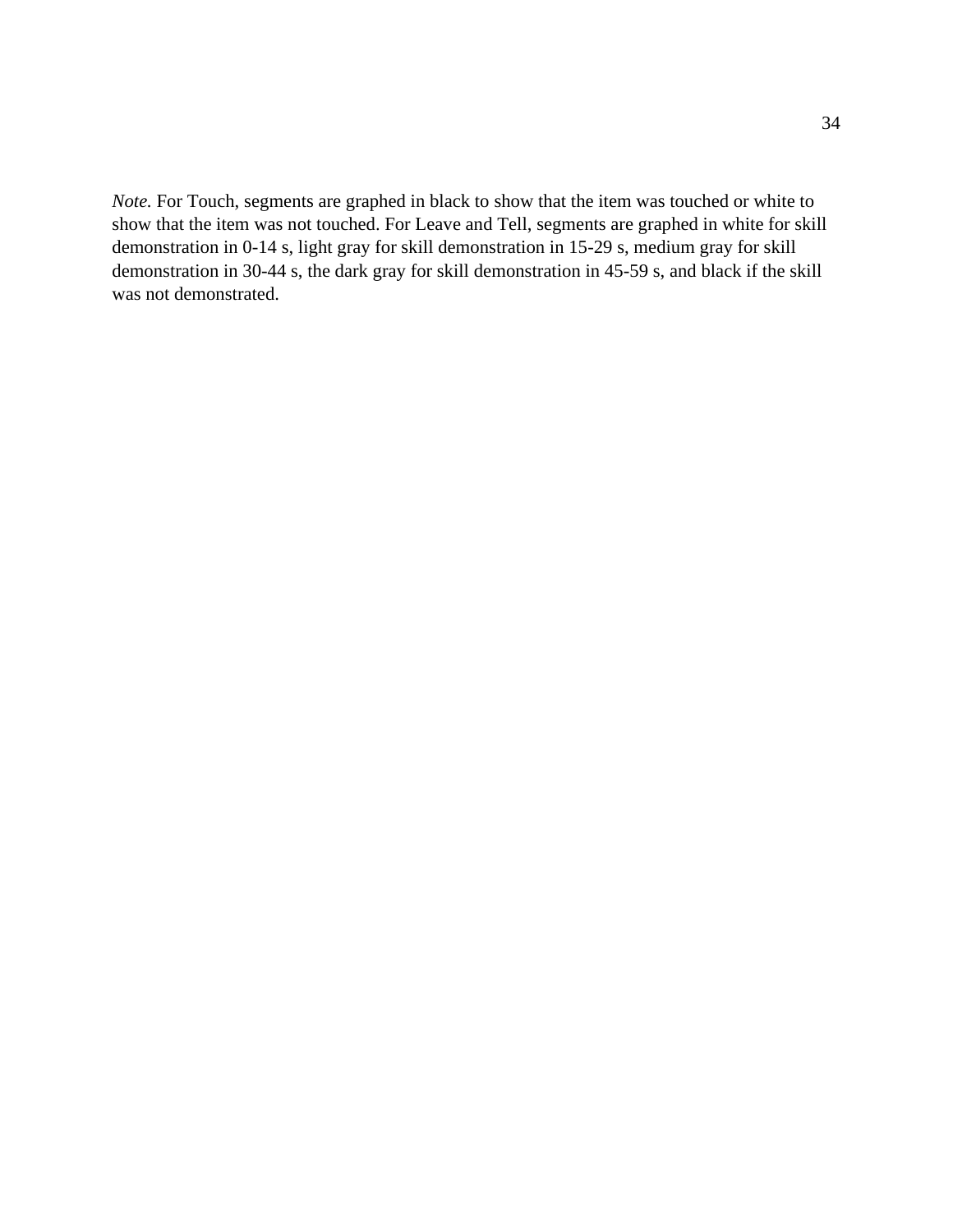## **Figure 3**

*Participant 3 Safety Skill Demonstration*

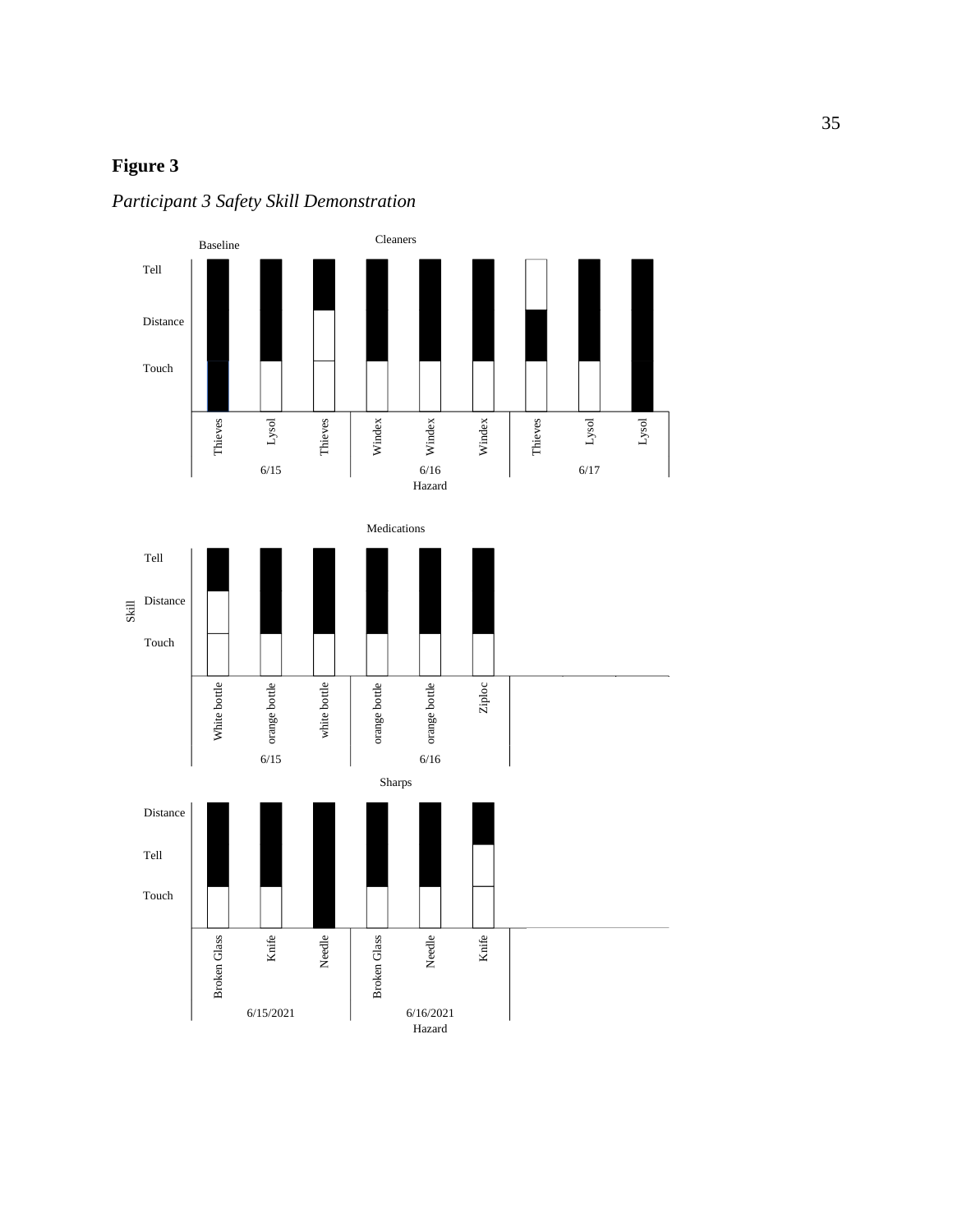*Note.* For Touch, segments are graphed in black to show that the item was touched or white to show that the item was not touched. For Leave and Tell, segments are graphed in white for skill demonstration in 0-14 s, light gray for skill demonstration in 15-29 s, medium gray for skill demonstration in 30-44 s, the dark gray for skill demonstration in 45-59 s, and black if the skill was not demonstrated.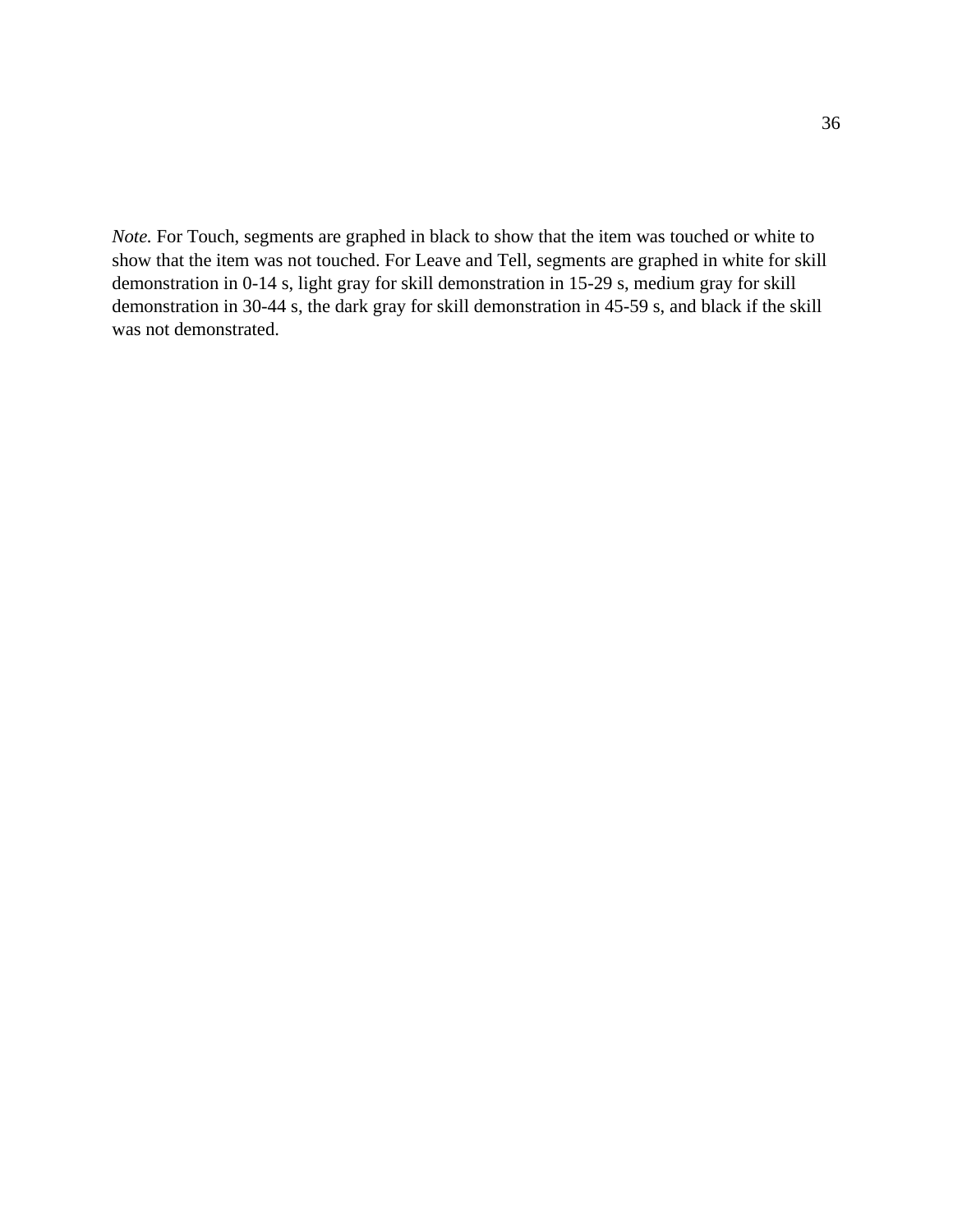### **Appendix A**

### BST Training Task Analysis

### **First Training Session**

- 1. Explain that there are dangers
	- a. Things that may look like something to play with or like something to eat can be dangerous or make you feel sick
- 2. Provide instructions on what to do when finding a hazard
	- a. Don't touch, leave the area, find and tell an adult
- 3. Present one hazard replica to the child
- 4. Model the safety skills that were provided in instructions
- 5. Have the child rehearse the skills
- 6. Provide positive and corrective feedback to the child during rehearsal
- 7. Child will rehearse the skill until they can demonstrate all skills three consecutive times
- 8. Provide a 2-5 minute break
- 9. Present novel hazard replica to the child
- 10. Model the safety skills that were provided in instructions
- 11. Have the child rehearse the skills
- 12. Provide positive and corrective feedback to the child during rehearsal
- 13. Child will rehearse the skills until they can demonstrate all skills three consecutive times
- 14. Provide a 2-5 minute break
- 15. Present novel hazard replica to the child
- 16. Model the safety skills that were provided in instructions
- 17. Have the child rehearse the skills
- 18. Provide positive and corrective feedback to the child during rehearsal
- 19. Child will rehearse the skills until they can demonstrate all skills three consecutive times

### **Subsequent Training Sessions**

- 1. Provide instructions on what to do when finding a hazard
	- a. Don't touch, leave the area, find and tell an adult
- 2. Present a hazard replica to the child
- 3. Model the safety skills that were provided in instructions
- 4. Have the child rehearse the skills
- 5. Provide positive and corrective feedback to the child during rehearsal
- 6. Child will rehearse the skill until they can demonstrate all skills three consecutive times
- 7. Provide a 2-5 minute break
- 8. Present novel hazard replica to the child
- 9. Model the safety skills that were provided in instructions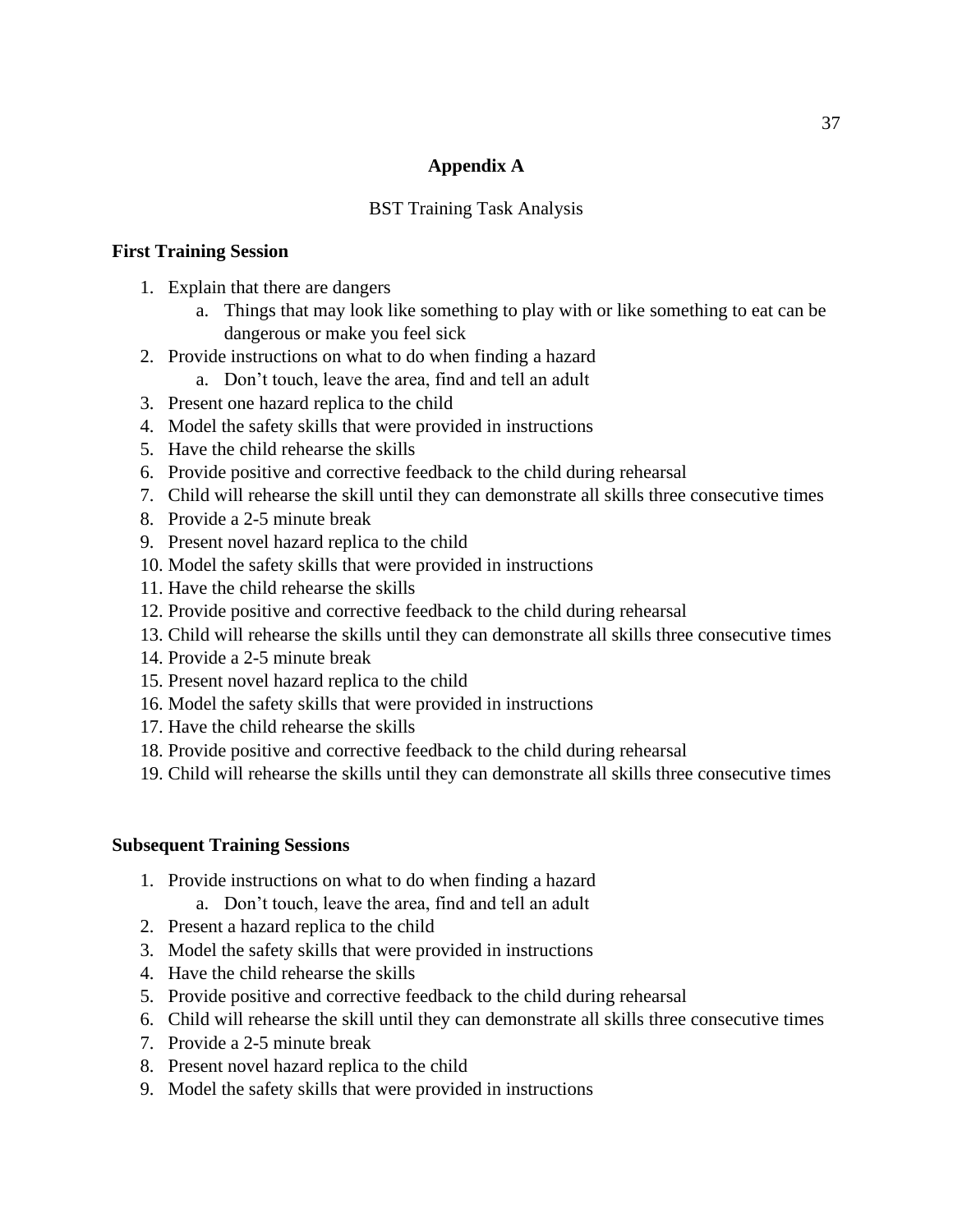- 10. Have the child rehearse the skills
- 11. Provide positive and corrective feedback to the child during rehearsal
- 12. Child will rehearse the skills until they can demonstrate all skills three consecutive times
- 13. Provide a 2-5 minute break
- 14. Present novel hazard replica to the child
- 15. Model the safety skills that were provided in instructions
- 16. Have the child rehearse the skills
- 17. Provide positive and corrective feedback to the child during rehearsal
- 18. Child will rehearse the skills until they can demonstrate all skills three consecutive times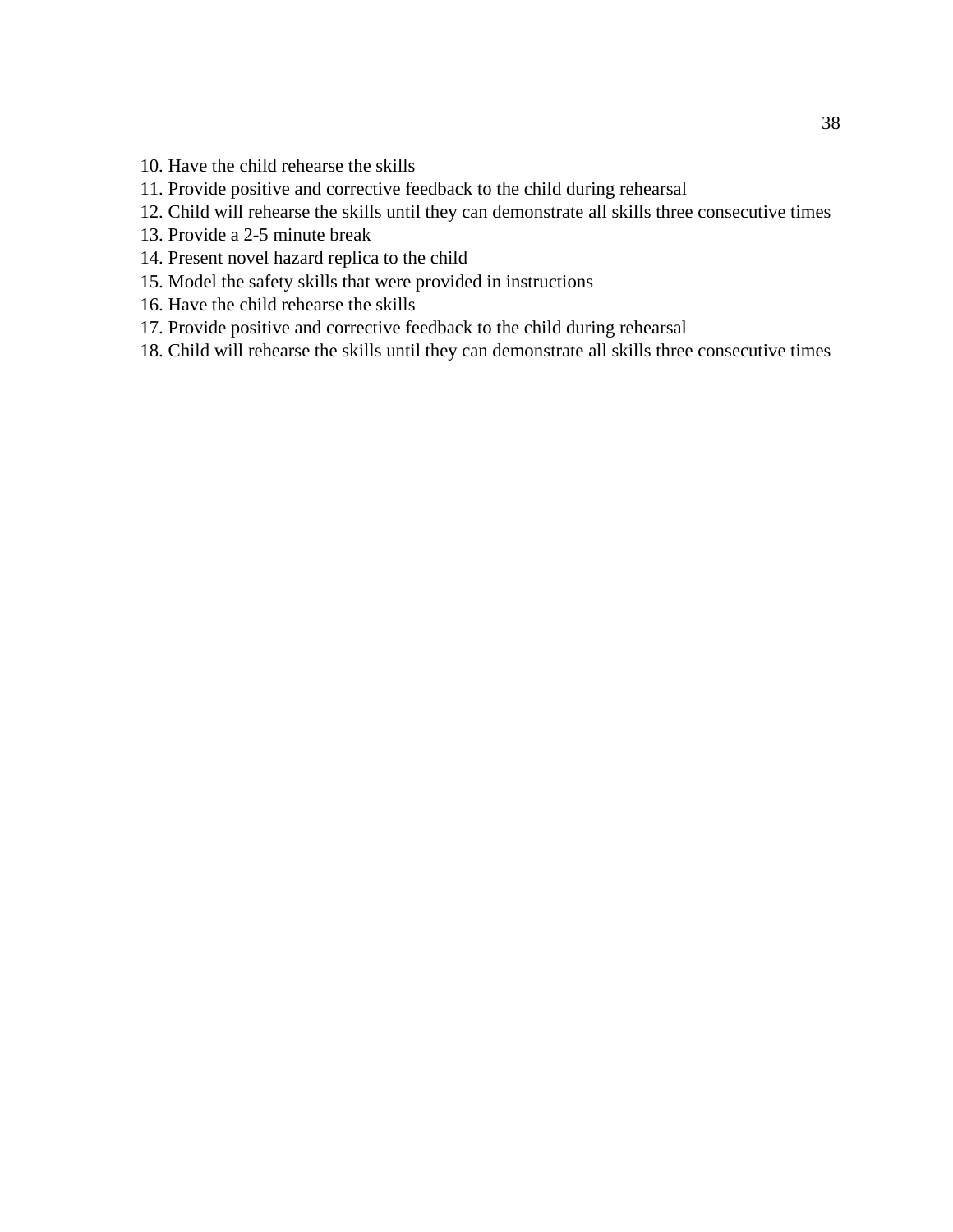## **Appendix B**

|                                                                       | $\mathbf{1}$         | $\overline{2}$ | 3       | $\overline{4}$ | 5                 |
|-----------------------------------------------------------------------|----------------------|----------------|---------|----------------|-------------------|
|                                                                       | Strongly<br>Disagree | Disagree       | Neutral | Agree          | Strongly<br>Agree |
| I am happy<br>with my<br>child's<br>participation<br>in this study.   |                      | $\overline{2}$ | 3       | $\overline{4}$ | 5                 |
| I would<br>recommend<br>this<br>intervention<br>to other<br>families. | 1                    | $\overline{2}$ | 3       | $\overline{4}$ | 5                 |

Social Validity Questionnaire

Do you have any other comments about your child's participation in this study?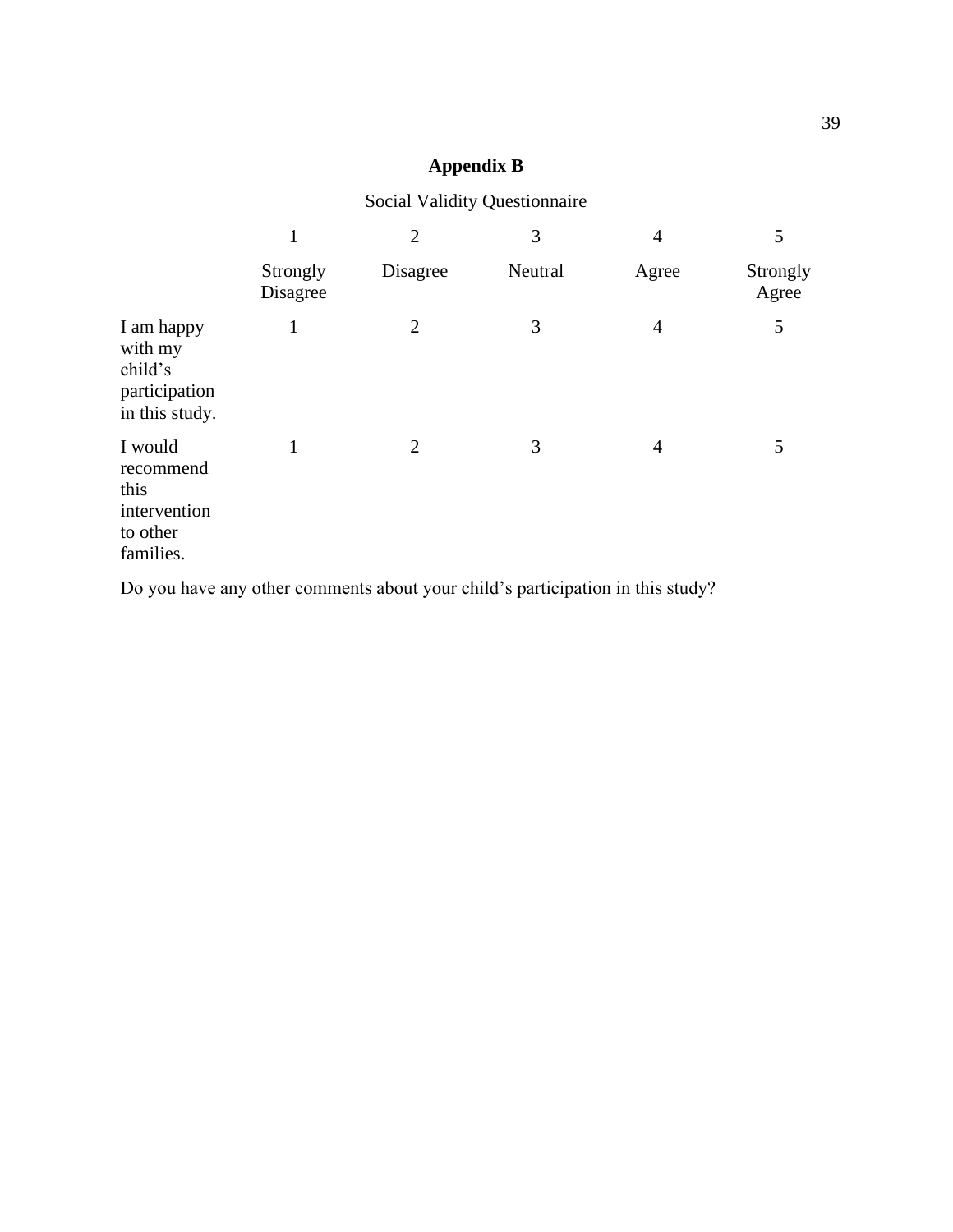## **Appendix C**

## Side Effects Questionnaire

|                                                                       | $\mathbf{1}$         | $\overline{2}$ | 3       | $\overline{4}$ | 5                 |
|-----------------------------------------------------------------------|----------------------|----------------|---------|----------------|-------------------|
|                                                                       | Strongly<br>Disagree | Disagree       | Neutral | Agree          | Strongly<br>Agree |
| My child<br>shows more<br>caution<br>around<br>cleaning<br>chemicals. | $\mathbf{1}$         | $\overline{2}$ | 3       | $\overline{4}$ | 5                 |
| My child<br>shows more<br>caution<br>around<br>medications.           | $\mathbf{1}$         | $\overline{2}$ | 3       | $\overline{4}$ | 5                 |
| My child<br>shows more<br>caution<br>around sharp<br>objects.         | $\mathbf{1}$         | $\overline{2}$ | 3       | $\overline{4}$ | 5                 |
| My child is<br>more upset<br>after<br>participation.                  | $\mathbf{1}$         | $\overline{2}$ | 3       | $\overline{4}$ | 5                 |

Have you noticed any other changes in your child?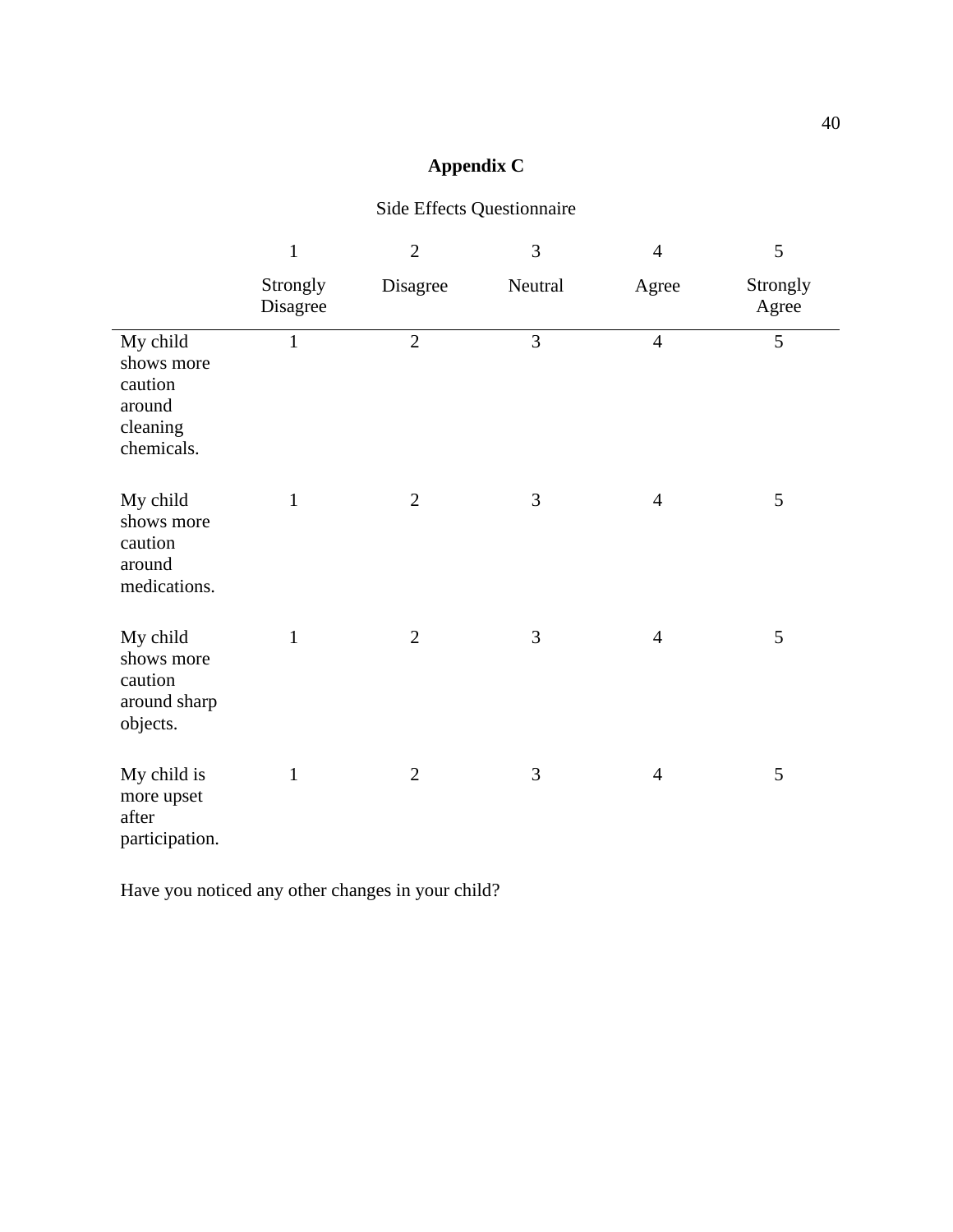### **Appendix D**

#### Fidelity Checklist

#### **Training Sessions**

**Instructions:** Place a check next to tasks that were completed during the training session

- Explains that there are dangers around hazards
- Provides instructions on what to do when finding a hazard
- Presents a hazard replica
- \_\_\_ Models the skills stated with hazard replica present
- \_\_\_ Instructs child to rehearse skills
- Provides positive/corrective feedback during rehearsal
- \_\_\_ Has child rehearse skills until child demonstrates skills for three consecutive rehearsals
- Provides a 2-5 minute break
- Presents a different hazard replica
- \_\_\_ Models the skills stated with hazard replica present
- \_\_\_ Instructs child to rehearse skills
- \_\_\_ Provides positive/corrective feedback during rehearsal
- \_\_\_ Has child rehearse skills until child demonstrates skills for three consecutive rehearsals
- Provides a 2-5 minute break
- Presents a different hazard replica
- Models the skills stated with hazard replica present
- \_\_\_ Instructs child to rehearse skills
- Provides positive/corrective feedback during rehearsal
- \_\_\_ Has child rehearse skills until child demonstrates skills for three consecutive rehearsals
- Provides a 2-5 minute break
- Terminates session as appropriate (3 consecutive refusal statements)